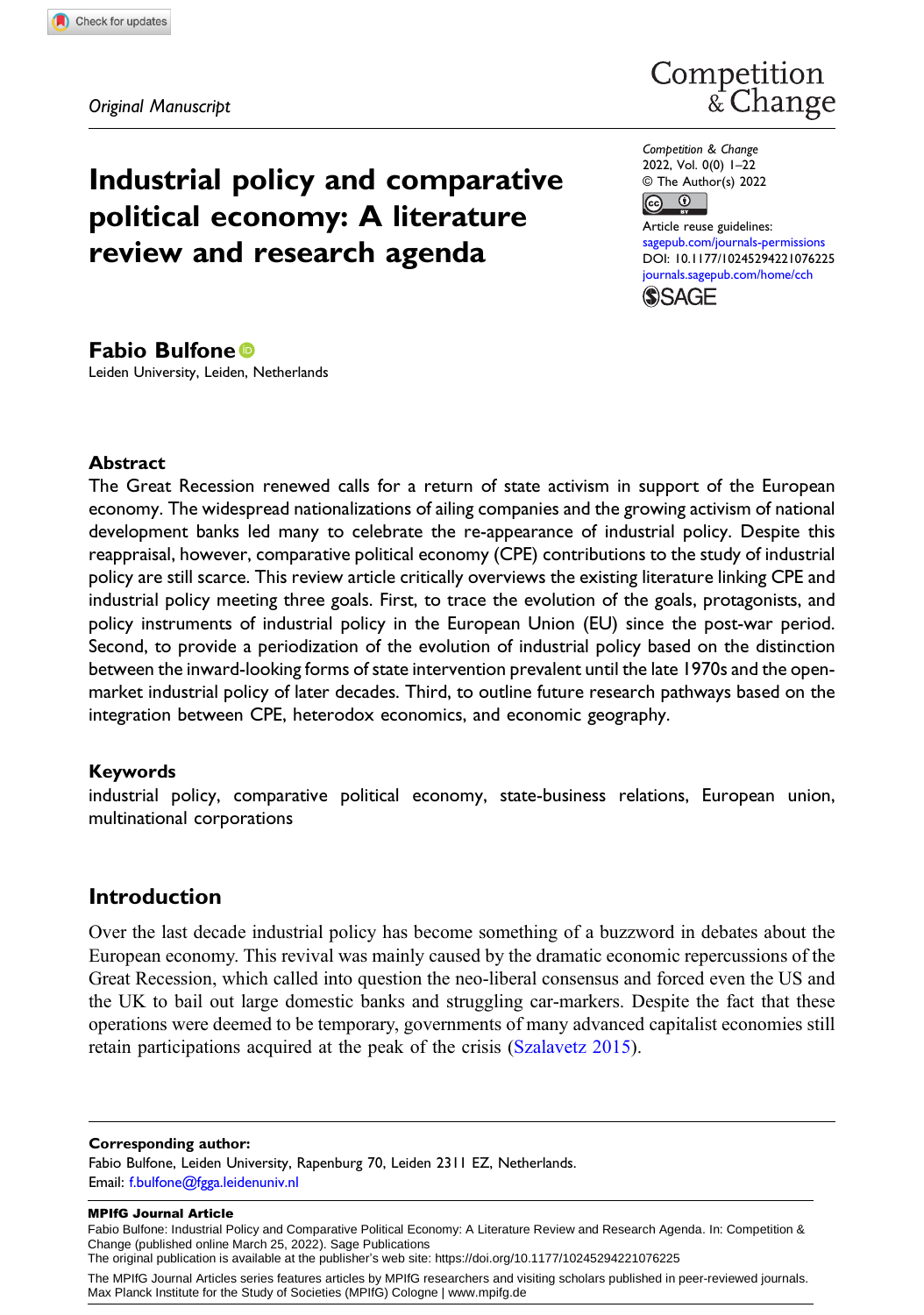Like the Great Recession, the recent COVID-19 emergency prompted once again calls for the state to play a more activist role in the economy. The European Commission lifted state aid restrictions and allowed, even encouraged, member states to acquire stakes in strategic companies to fend-off takeover attempts by Chinese cash-rich state-backed giants [\(Financial Times 2020a](#page-18-0), [2020b](#page-18-1)).

Despite this recent reappraisal, however, comparative political economy  $(CPE)^{1}$  $(CPE)^{1}$  $(CPE)^{1}$  still pays limited attention to industrial policy. This is puzzling, as many early seminal contributions to the field were devoted to the study of different forms of state intervention across Europe [\(Hall 1986;](#page-18-2) [Katzenstein](#page-19-0) [1978](#page-19-0), [1985;](#page-19-1) Shonfi[eld 1965;](#page-20-0) [Zysman 1984\)](#page-21-1). This literature review constitutes an attempt to refocus the CPE debate on the study of industrial policy by relying on insights from the heterodox economics and economic geography literatures. Concretely, this is done by fulfilling three objectives. First, taking a long-term historical perspective the paper reviews the evolution of the *goals*, protagonists and policy instruments of industrial policy in the European Union since the post-war period. Second, it shows how the Great Recession did not mark a watershed moment for industrial policy ([Szalavetz 2015](#page-21-0)), but was rather the latest step of a process of reconfiguration of the role of the state in the economy dating back to the transition from the Fordist to the Post-Fordist<sup>2</sup> model of production in the 1970s. Third, by engaging with insights from heterodox economics and economic geography it lays the groundwork for a better integration of the study of industrial policy, and state intervention more in general, within current debates on comparative capitalism.

The rest of the literature review is organized as follows. Section two provides a definition of industrial policy, reflects on the fading attention for the topic within the field of CPE, and highlights how industrial policy is currently shaped by the bilateral interactions between state actors and large corporations. The third and fourth sections take an historical perspective to critically overview the existing literature linking CPE and industrial policy. This allows to trace the evolution of the goals, protagonists, and policy instruments of industrial policy since the post-war period. The third section reviews the main elements of the inward-looking patterns of state intervention characterizing the first three post-war decades. The fourth section argues that the transition from the Fordist to the Post-Fordist production system caused the decline of inward-looking industrial policy and the emergence of new open-market patterns of state intervention characterized by new goals, protagonists and policy instruments. The fifth and concluding section outlines ideas for a research agenda linking CPE and industrial policy that draws on two key concepts borrowed from heterodox economics and economic geography: place-based interventions and conditionality.

# Industrial policy: What it is and why it was marginalized within the CPE debate?

Industrial policy is defined as "any type of intervention or government policy that attempts to improve the business environment or to alter the structure of economic activity toward sectors, technologies, or tasks that are expected to offer better prospects for economic growth or societal welfare than would occur in the absence of such intervention" [\(Warwick 2013](#page-21-2): 16). It is therefore in its essence a process of "institutional engineering" aimed at shaping the nature of the economy [\(Cimoli et al. 2009:](#page-17-0) 2–3). Many different state actors can engage in industrial policy interventions, from the central government, to regional or municipal authorities, from state-owned development banks, to sovereign wealth funds and unelected specialized investment or developmental agencies.

Industrial policy can be conducted using a variety of direct and indirect instruments including grants, subsidies, tax credits, low-interest loans, public guarantees, procurements, credit provisions, and equity investments [\(Bianchi and Labory 2006b;](#page-16-0) [Cimoli et al. 2009;](#page-17-0) For an overview see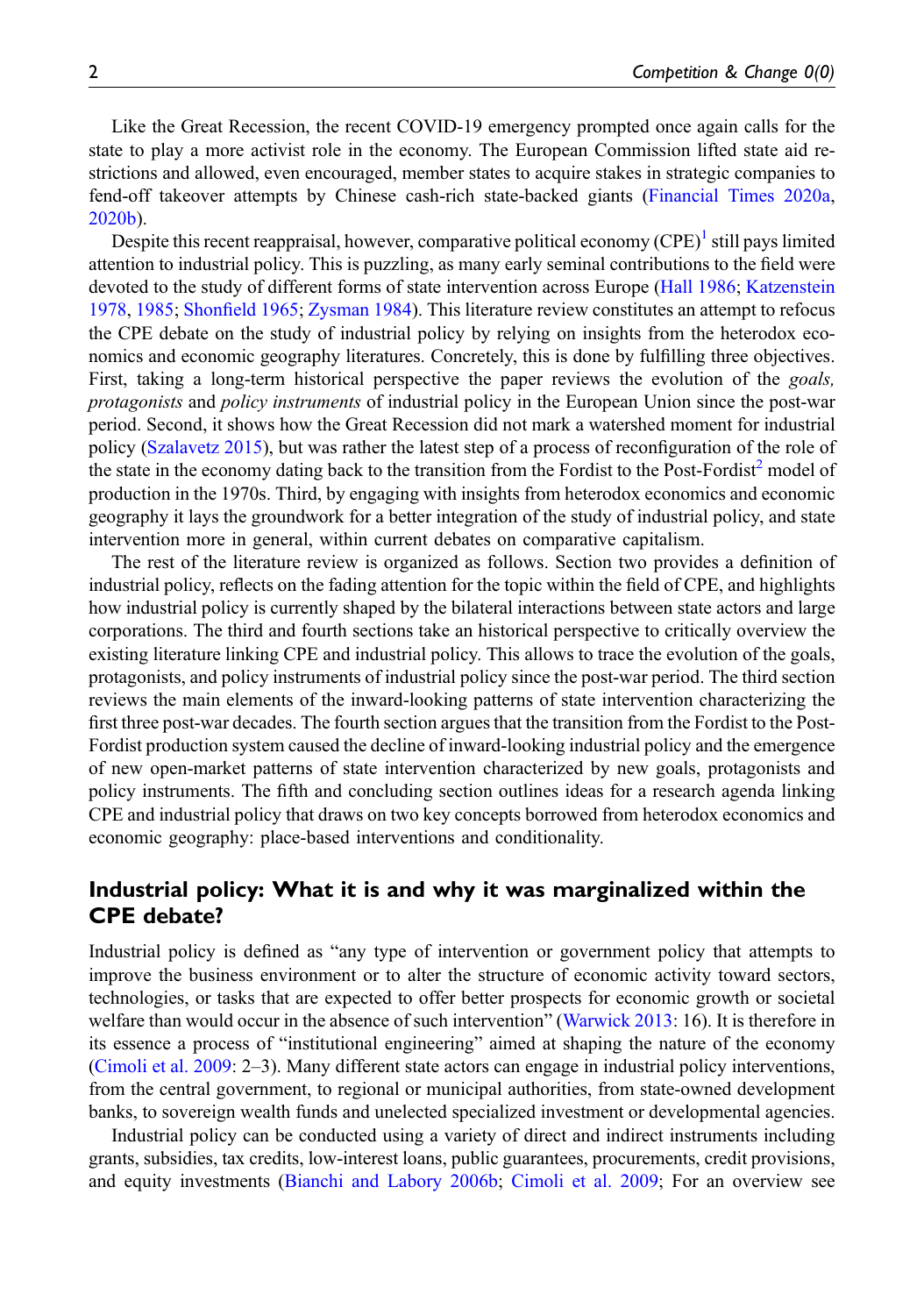[Warwick 2013](#page-21-2) p. 25–27). The goal of state intervention is typically to support "specific sectors, technologies or areas of economic activity, such as advanced manufacturing, knowledge-intensive business services or the 'green' economy, with the aim of fostering new sources of economic growth" ([Warwick 2013](#page-21-2): p. 7). Upgrading can be either achieved strengthening existing comparative advantages, or targeting new sectors or activities [\(Bianchi and Labory 2006b](#page-16-0): 606; [Warwick 2013](#page-21-2)). The expected industrial upgrade is ultimately meant to serve long-term economic policy goals such as fostering employment, growth, and export-competitiveness ([Katzenstein 1985](#page-19-1), 25). However, states make also frequent use of defensive industrial policy measures aimed at restructuring declining industries [\(Bianchi and Labory 2006b](#page-16-0): 605). Irrespective of the orientation a key element of industrial policy is its territorial element, with state actors engaging in interventions "in favour of particular social groups, firms or sectors understood by the decision-makers as insiders because of their territorial status" [\(Clift and Woll 2012,](#page-17-1) 308).

While neoclassical economics justifies industrial policy only as a fix to market failures, the motives for state intervention are more complex and diverse. They include the following: responding to deep structural shifts in the domestic and international economy, triggered by phenomena like globalization, the IT revolution, or more recently Industry 4.0 ([Bailey et al. 2019b](#page-16-1); [Bianchi and](#page-16-0) [Labory 2006b](#page-16-0), [2019a](#page-16-2); [Durazzi 2021](#page-18-3); [Oqubay 2020\)](#page-20-1); tackling societal challenges like global pandemics or climate change ([Warwick 2013](#page-21-2)); restructuring the economy in the aftermath of shocks like the global financial crisis or the current COVID-19 pandemic ([Bailey et al. 2015\)](#page-16-3); and reducing the competitiveness gap vis-à-vis a foreign competitors<sup>[3](#page-14-2)</sup> ([Bianchi and Labory 2006b](#page-16-0); [Shon](#page-20-0)field [1965](#page-20-0)).

Given its explicit focus on the interaction between the economy and politics, CPE as a discipline is in principle particularly well-equipped to study industrial policy. And, indeed, throughout the 1970s and 1980s industrial policy, mainly intended as the capacity of state actors to influence industrial outcomes, was at the center of a stimulating debate between the founding fathers of the study of comparative capitalism ([Katzenstein 1978](#page-19-0), [1985](#page-19-1); Shonfi[eld 1965;](#page-20-0) [Zysman 1984\)](#page-21-1).

However, since the 1980s the deepening of the process of EU market integration, coupled with the global push towards privatizations, liberalizations and the rise to prominence of unelected regulatory agencies caused the decline of post-war industrial policy (see [section 3\)](#page-4-0). This apparent retreat of the state, coupled with the widespread diffusion of neo-liberal predicaments about the inefficiency of state intervention led policy-makers and academics alike to progressively shift their attention away from industrial policy, and state intervention more in general ([Clift and Woll 2012](#page-17-1): 307–309). Within the field of CPE this attitude is best epitomized by the highly influential Varieties of Capitalism<sup>[4](#page-15-0)</sup> (VoC) framework [\(Hall and Soskice, 2001](#page-18-4)). In the introduction to their seminal volume, Hall and Soskice criticize the state-centered literature of the 1970s and 1980s for overstating the capacity of state actors to influence economic outcomes, in particular in a context of economic openness, advocating instead for the adoption of a firm-centered perspective [\(Hall and](#page-18-4) [Soskice, 2001:](#page-18-4) p. 4).

The defining impact VoC had on CPE (See Nölke 2016; [Streeck 2010\)](#page-20-3) confined industrial policy, and the study of the role of the state more in general, to a marginal role in debates about the institutional features of European capitalism(s). Many prominent contributors within the field proclaimed the disappearance of industrial policy among developed economies (Häusermann and [Kriesi 2015](#page-18-5): 208; [Leibfried et al. 2015;](#page-19-2) [Levy 2006\)](#page-19-3). Parallel, and partly connected, to this decline of interest, was the emergence of a stimulating debate among CPE and IPE scholars on state-led developmental experiments in rising economies like Korea, India, and more recently Brazil and China ([Ban 2013;](#page-16-4) [Ban and Blyth 2013](#page-16-5); [Evans 2012;](#page-18-6) Nölke et al. 2015; [Schrank and Kurtz 2005](#page-20-5)). Despite the important merit of broadening the geographical scope of CPE beyond Western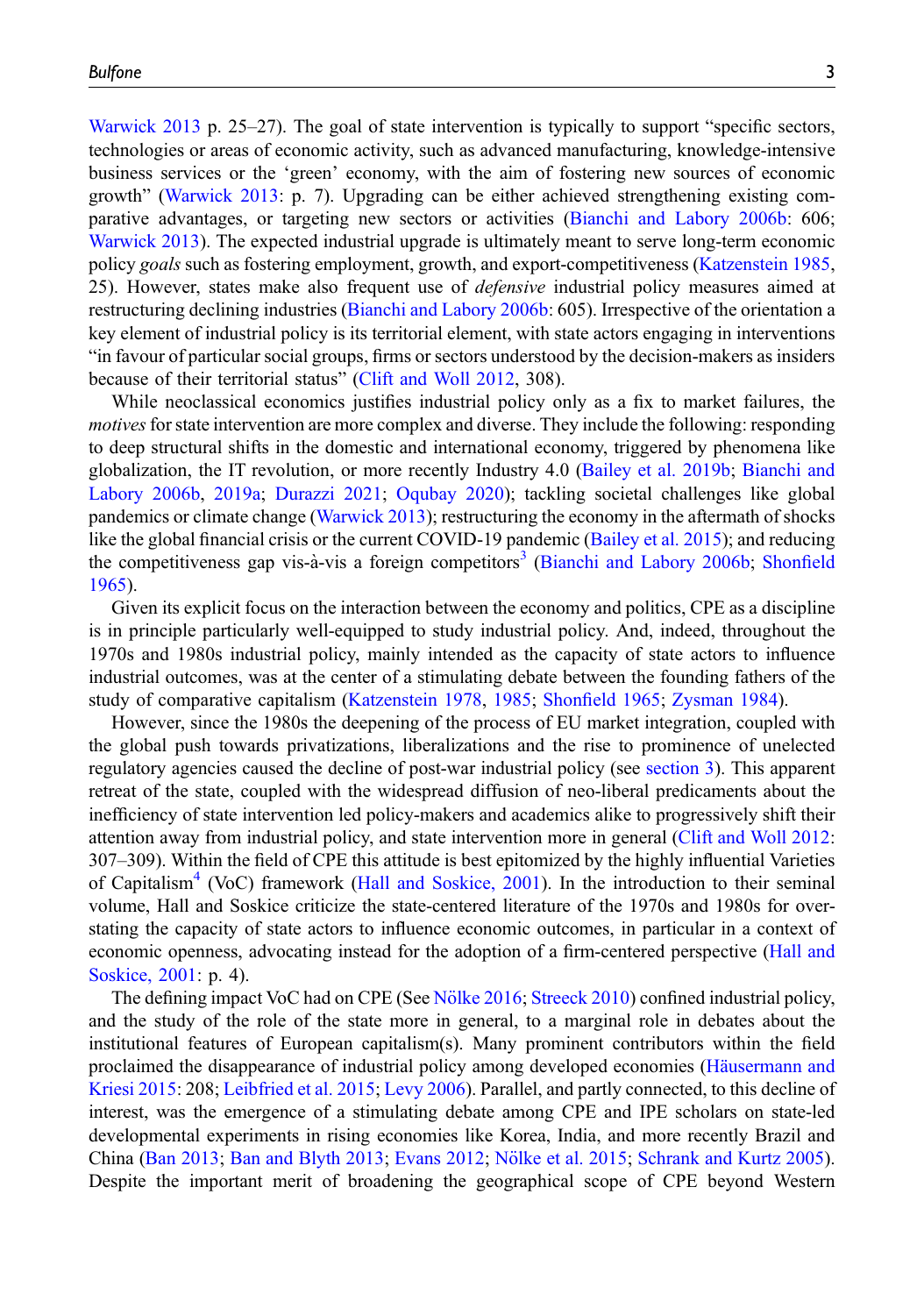developed economies, this refocus came at the cost of neglecting the efforts the *old* states of Europe were making to engineer *new* forms of industrial policy compatible with the Post-Fordist regulatory framework (However see [Clift and Woll 2012](#page-17-1); [Naqvi et al. 2018](#page-20-6); [Ornston and Vail 2016](#page-20-7); [Schmidt](#page-20-8) [2009](#page-20-8)). The recent Growth Model (GM) [\(Baccaro and Pontusson 2016](#page-16-6))<sup>[5](#page-15-1)</sup> theory has continued in this tradition, rightly emphasizing the importance of macroeconomic policy and its repercussion on growth patterns while remaining silent about industrial policy (However see [Bohle and Regan](#page-17-2) [2021](#page-17-2)). This is an important omission, as industrial policies are decisive in helping the adaptation of core economic sectors to structural shifts in the international economy and in favoring the *transition* to new areas of sectoral competitiveness—two dynamics that in turns shape the emergence, transformation, and adjustment of GM.

Consequently, despite signs of a recent reappraisal ([Brazys and Regan 2017;](#page-17-3) [Clift and Woll 2012](#page-17-1); [Clifton et al. 2010](#page-17-4); [Colli et al. 2014;](#page-17-5) [Iversen and Soskice 2019;](#page-18-7) [Mertens et al. 2021](#page-19-4); [Ornston and](#page-20-7) [Vail 2016;](#page-20-7) [Thatcher 2014b](#page-21-3)), industrial policy is still understudied among scholars of comparative capitalism and EU public policy. This is regrettable, as the pervasiveness of supranational market integration makes the European economic space an ideal vantage point to study patterns of state intervention. In fact, the many multi-level overlaps between economic and judicial spaces of competence resulting from market integration alter the patterns of state intervention in a nonunivocal matter [\(Scharpf 2002:](#page-20-9) Chapter two). While on the one hand, the EU competition policy and state aid regimes constrain member states in the range of policy instruments they can deploy to support selected sectors or industries [\(Clift and Woll 2012;](#page-17-1) [Jabko 2006\)](#page-18-8), on the other the opening of formerly protected markets to competition broadens the geographical and sectoral scope of state intervention allowing for the adoption of outward-looking industrial policy strategies [\(Colli et al.,](#page-17-5) [2014](#page-17-5); [Di Giulio 2018;](#page-18-9) [Thatcher 2014b](#page-21-3)).

A less pessimistic take on industrial policy has it that the transition from the Fordist to the Post-Fordist model of production led to the demise of "vertical" industrial policies targeted at specific firms or sectors, in favor of pro-business "horizontal" interventions.

Within the EU, $6$  the European Commission has emerged since the 1980s as the main advocate of horizontal industrial policy [\(Pianta, 2014,](#page-20-10) 278–279). Underlying this shift of focus, is the idea that, rather than "picking winners," state actors should implement measures aimed at establishing framework conditions favorable for all companies [\(Warwick 2013](#page-21-2): 13). Prescribed horizontal measures, heavily inspired by then-dominant Washington Consensus, include reducing corporate taxation, strengthening the education and vocational training system, improving the infrastructural network, and loosening labor market regulations ([Aiginger and Rodrik 2020](#page-15-3): 195; [Wade 2012:](#page-21-4) 226).

However, although few would deny that state actors increasingly revert to pro-business horizontal policies, this did not lead to the demise of vertical measures targeted at specific firms or sectors altogether. In fact, since the early 2000s even the Commission acknowledged this reality, taking a more pragmatic approach and explicitly recognizing the importance of more vertical and place-based measures ([Pelkmans 2006](#page-20-11); Landesmann and Stöllinger 2020)—aggressively pursued through the Smart Specialization Strategy (S3) ([Barzotto et al. 2020](#page-16-7)).<sup>[7](#page-15-4)</sup> In fact, in a globally interconnected economy dominated by a handful of corporate giants, industrial policy increasingly takes the form of bilateral interactions between state elites and large transnational corporations [\(Babic et al. 2017;](#page-15-5) [Berry 2021](#page-16-8); [Brazys and Regan 2017:](#page-17-3) 411–417; [Colli et al. 2014:](#page-17-5) 488–495) which are quintessentially vertical in their nature and are generally characterized by a power asymmetry in favor of large corporate actors ([Cowling and Tomlinson 2011:](#page-17-6) 836–837). In their interactions with state actors, large corporations are favored by two key power resources: their large financial means and the availability of multiple investment destinations. Their global reach gives MNEs the possibility to follow a "divide and rule" strategy putting states, regions and cities in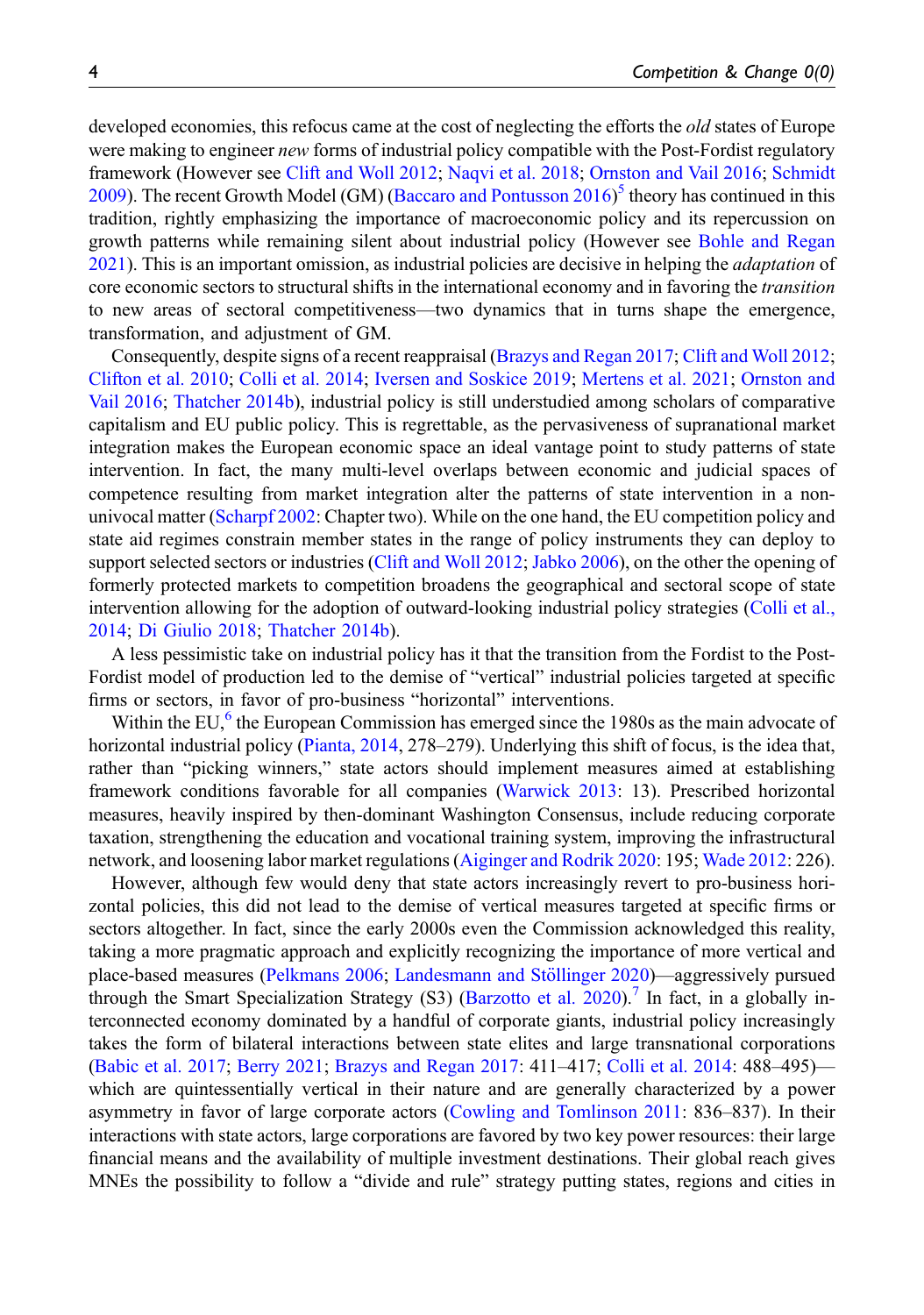competition with each other to attract investment and leading to the awarding of ever-more generous subsidies and tax exemptions [\(Cowling and Tomlinson 2005](#page-17-7): 44–45), in a dynamic that is further accentuated by the process of transnational market integration in the EU. As it will be argued in the concluding section, the fundamentally unbalanced nature of this relationship calls for a serious engagement with the issue of conditionality, that is to say the establishment and enforcement of rules to reduce the conflict of interest between corporate and state actors ([Maggor 2021](#page-19-6)).

## <span id="page-4-0"></span>Inward-looking industrial policy: From the post-war period to the demise of fordism

A rich literature details the decisive role state actors played in the reconstruction of the European economy after the Second World War ([Linsi 2020:](#page-19-7) 866–868; Shonfi[eld 1965;](#page-20-0) [Warlouzet 2017](#page-21-5), Introduction). Industrial policy is identified as a key pillar of the economic order underpinned by the Fordist production regime and Keynesian-inspired macroeconomic policies [\(Buch-Hansen and](#page-17-8) [Wigger 2010](#page-17-8), 26). In this phase, state intervention mainly focused on developing a solid manufacturing base in sectors like steel, car-making and chemicals, with the attention gradually shifting since the 1970s towards electronics, aircraft, and biotechnology ([Pianta, 2014,](#page-20-10) 277–278).

Industrial policy in this phase can be portrayed as inward-looking as the ultimate goal of state intervention was to protect the domestic economy from foreign interferences, while attempting to reduce regional disparities in economic development, foster employment, and ensure the provision of basic services to the entire population ([Scharpf 2002:](#page-20-9) Chapter two). Between the 1950s and the 1970s, member states faced limited restrictions to their capacity for economic intervention, as European integration did not affect the co-existence of heterogeneous models of capitalism (Höpner and Schäfer 2010: 349).

Behind "semi-permeable economic boundaries" [\(Scharpf and Schmidt 2000,](#page-20-12) 25) member states could therefore deploy an array of selective and interventionist ([Bianchi and Labory 2006b](#page-16-0), [2019a\)](#page-16-2) policy instruments to strengthen strategic sectors including state-owned enterprises, credit rationing, long-term planning, legal monopolies and merger control. Firms, industries, or sectors could be subsidized via state-led circuits of credit as in France and Spain ([Monnet 2018;](#page-19-8) Pérez 1997; [Zysman](#page-21-1) [1984](#page-21-1)), state-owned banks as in Italy ([Deeg 2005\)](#page-17-9), private banks providing long-term lending, or subsidized export credit lines as in Germany (Höpner and Krempel 2004; [Naqvi et al. 2018,](#page-20-6) 676– 677).

National champions are often presented in the literature as the undisputed protagonists of postwar industrial policy [\(Hayward 1995\)](#page-18-12). Across Europe, strategic sectors like gas, electricity, railways, banking, and telecommunications were dominated by state-owned monopolists tasked with fulfilling "public service" obligations ([Majone 1997,](#page-19-9) 144; [Thatcher 2007,](#page-21-6) Introduction). Until the emergence of the European competition policy regime in the 1980s ([Buch-Hansen and Wigger](#page-17-8) [2010](#page-17-8)), member states leveraged their full regulatory authority over domestic mergers to speed-up industrial consolidation in strategic sectors [\(Hall 1986](#page-18-2): Chapter six). Historical analyses highlight how, after the first oil shock and the consequent slow-down of the post-war boom, state intervention was retooled to support declining industries like steel, shipbuilding, and textile with measures of defensive industrial policy [\(Moraitis 2020;](#page-19-10) [Warlouzet 2017:](#page-21-5) Chapter five).

In terms of the protagonists, the existing literature finds that in the post-war period the priorities of industrial policy were still largely defined by the central government. Although managers of stateowned companies and planning bureaucrats could enjoy a certain degree of autonomy in implementing day-to-day market interventions [\(Barca 2010:](#page-16-9) Chapter 1; [Hall 1986:](#page-18-2) Chapters 6 and 7; Shonfi[eld 1965](#page-20-0): 71–236), there was widespread agreement on the fact that governments should have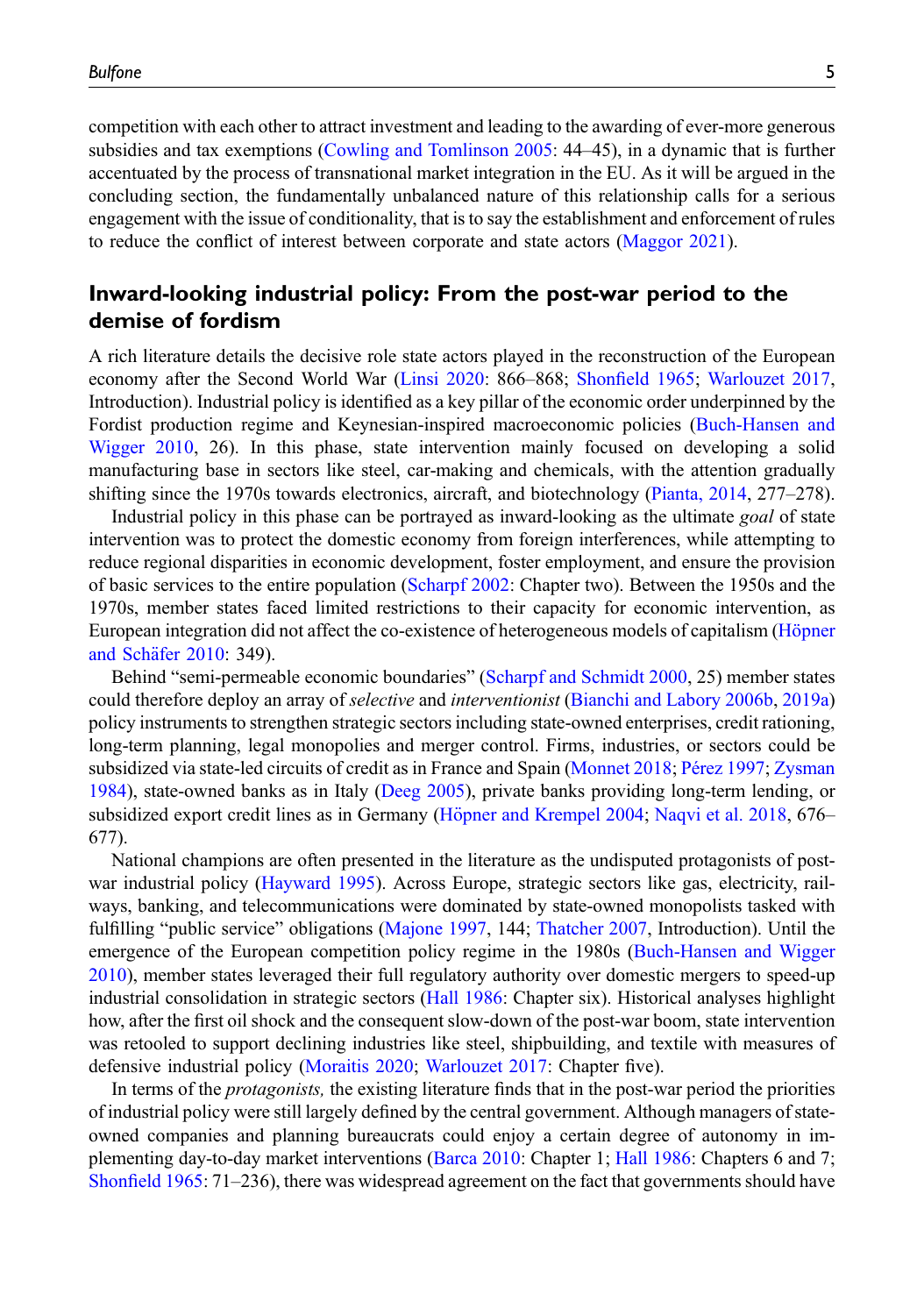a say in defining long-term industrial priorities, and most executives around Europe had a Ministry devoted to the administration of state-owned companies.

The crisis of the Fordist wage-led production regime since the mid-1970s triggered a series of interrelated events that ultimately sanctioned the demise of post-war industrial policy [\(Bianchi and](#page-16-0) [Labory 2006b;](#page-16-0) [Moraitis 2020](#page-19-10): 555–556). These include the following: the abandonment of Keynesian macroeconomic management in favor of inflation targeting by independent central banks; the underperformance of many state-owned enterprises, whose losses started weighting heavily on public finances given the low growth environment ([Bianchi and Labory 2006b](#page-16-0) Ch. 1); the globalization—and later regionalization—of value chains, and the consequent emergence of new economic powerhouses like China ([Oqubay 2020\)](#page-20-1); the hegemonic diffusion of neo-liberal predicaments leading to the liberalization and privatization of public service industries including financial services, air, road, and rail transport, telecommunications, and energy ([Cowling and](#page-17-6) [Tomlinson 2011;](#page-17-6) [Scharpf 2002:](#page-20-9) 647); and the anti-dirigiste turn [\(Clift 2013,](#page-17-10) 110) taken by the process of European integration with the Cassis de Dijon ruling which paved the way for the adoption of the SEA and the Single Market Project ([Scharpf 2002,](#page-20-9) Ch. 2; [Hoepner and Schafer](#page-18-10) [2010](#page-18-10), 349–351).

The combination of these factors made the pursuit of inward-looking investment strategies untenable [\(Scharpf and Schmidt 2000:](#page-20-12) Chapter 2). The consequent proliferation of cross-border capital inflows put member states in direct competition with each other for attracting FDI from large corporations ([Reurink and Garcia-Bernardo 2021\)](#page-20-14). These deep structural shifts in the global economy called member states to develop new forms of industrial policy.

#### Open-market industrial policy and its main features

The demise of post-war industrial policy did not mean that state intervention ceased to be an important engine of growth altogether [\(Szalavetz 2015\)](#page-21-0). Rather than relegating industrial policy to the dustbin of history, the wave of liberalization, market integration and privatizations of the 1980s and 1990s triggered a re-orientation of state intervention with the emergence of new protagonists and the deployment of new *policy instruments* ([Table 1\)](#page-6-0). The *goal* of state intervention shifted from sheltering domestic markets from foreign competition, to managing the integration of domestic firms, industries, and sectors in regional and global capital and wealth chains in a way to favor selected groups of insiders [\(Alami and Dixon 2020:](#page-15-6) 71; [Clift and Woll 2012](#page-17-1); [Coates 2015:](#page-17-11) 42–43; [Schrank and Kurtz 2005](#page-20-5)).

This new, more indirect, form of industrial policy centers on an unbalanced bilateral interaction between state actors and large corporations, whose success crucially depends on state's capacity to establish and enforce strong conditionality (See [Pathways for future research: Integrating CPE,](#page-10-0) [heterodox economis, and economic geography\)](#page-10-0). A quantitative overview covering all OECD countries shows how growing budgetary constraints restricted the use of direct *policy instruments* of industrial policy like state ownership and subsidies (Zohlnhöfer et al.  $2018$ ). These restrictions, coupled with the emergence at the European and global level of a regulatory environment limiting the scope for the implementation of discriminatory policies, meant that industrial policy interventions had to become more *pragmatic, creative*, and *indirect*.<sup>[8](#page-15-7)</sup> Member states had to find creative ways to support strategic sectors and firms by combining vertical measures, horizontal measures and selective liberalization ([Bianchi and Labory 2006a:](#page-16-10) 619–620; [Bianchi and Labory 2006b](#page-16-0) Ch. 1; [Clift and Woll 2012](#page-17-1); [Dewey and Di Carlo\)](#page-18-13).

EU member states designed a series of fiscally neutral instruments to support their economy [\(Clift and Woll 2012](#page-17-1); [Thatcher 2014b\)](#page-21-3). For instance, tax policy has been identified as a key tool for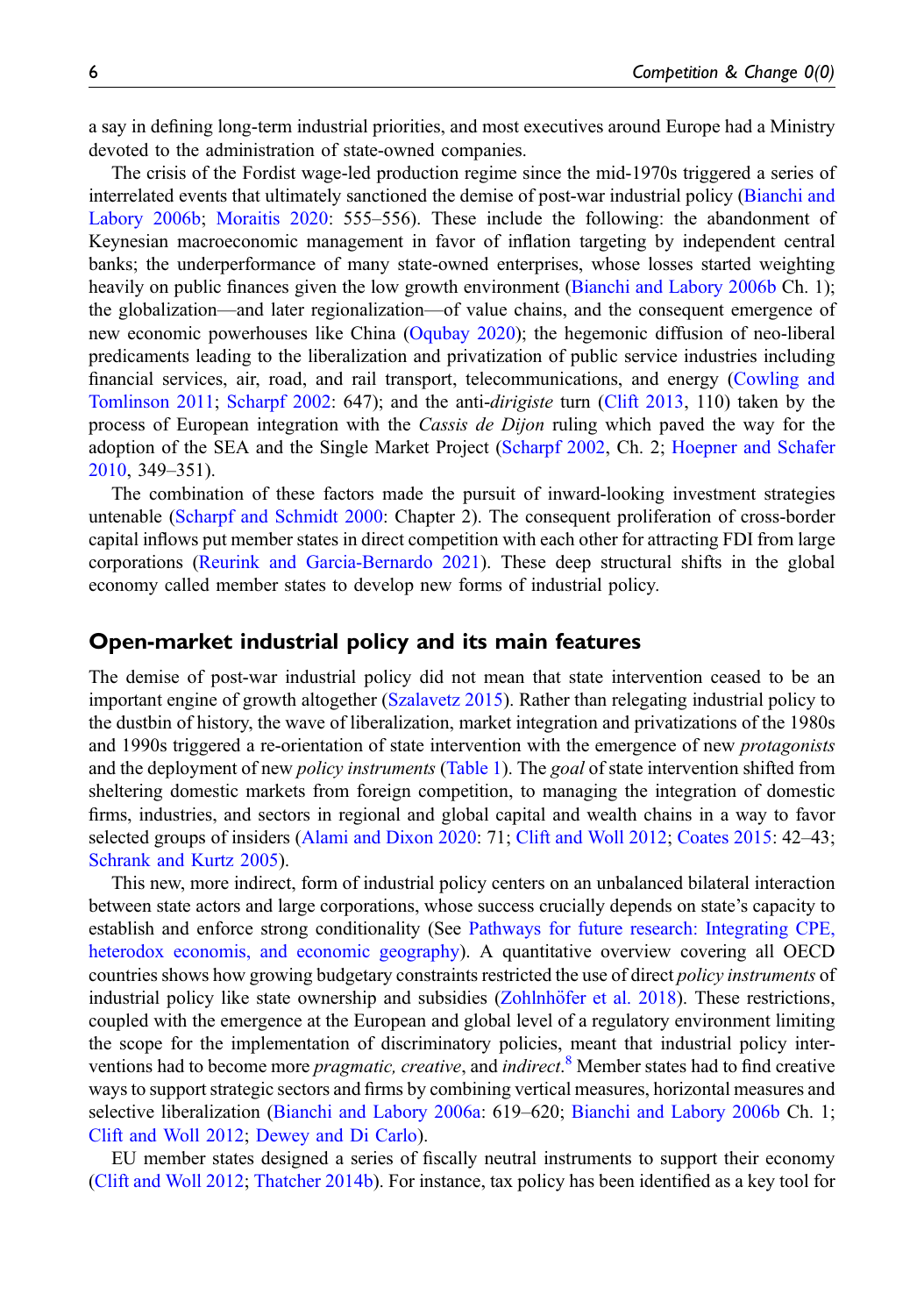| Type of state<br>intervention              |                     | Timeframe Logic of intervention                                                                                                                                                                                                                                                                        | Protagonists                                                                                                                                             | Policy instruments                                                                                                                                                                                                                                                                                               | Constraints                                                                                             |
|--------------------------------------------|---------------------|--------------------------------------------------------------------------------------------------------------------------------------------------------------------------------------------------------------------------------------------------------------------------------------------------------|----------------------------------------------------------------------------------------------------------------------------------------------------------|------------------------------------------------------------------------------------------------------------------------------------------------------------------------------------------------------------------------------------------------------------------------------------------------------------------|---------------------------------------------------------------------------------------------------------|
| Inward-<br>looking<br>industrial<br>policy | $1950s -$<br>1970s  | Shelter domestic<br>companies,<br>industries and<br>sectors from foreign<br>markets; support<br>employment;<br>reduce regional<br>disparities; improve<br>infrastructures:<br>provide basic<br>services                                                                                                | Central<br>governments;<br>elected officials;<br>state<br>bureaucrats:<br>public managers                                                                | State-owned<br>enterprises active<br>in public service<br>sectors; legal<br>monopolies;<br>procurements;<br>merger control<br>powers; state-<br>subsidized credit<br>provision;<br>voluntary export<br>restraints; long-<br>term planning                                                                        | Limited<br>budgetary<br>constraints<br>Limited<br>impact of<br>EU<br>legislation                        |
| Open-<br>market<br>industrial<br>policy    | Since late<br>1970s | Carve out niches of<br>international<br>competitiveness for<br>domestic firms,<br>industries, sectors,<br>urban areas and<br>regions; adapt core<br>sectors to structural<br>shifts in the global<br>economy; favor<br>transition to new<br>areas of sectoral<br>competitiveness;<br>create employment | Specialized<br>unelected<br>investment<br>agencies;<br>national<br>development<br>banks; regional<br>and local<br>authorities:<br>central<br>governments | Partially state-<br>owned and highly<br>internationalized<br>private law<br>companies;<br>economic<br>diplomacy;<br>selective market<br>opening; taxation<br>policy; residual<br>merger control<br>powers; R&D<br>grants; market-<br>based financing;<br>financialized<br>products;<br>regulatory<br>forbearance | Severe<br>budgetary<br>constraints<br>EU state aid<br>restrictions<br>EU merger<br>control<br>framework |

<span id="page-6-0"></span>Table 1. The evolution of industrial policy since the post-war period.

mid-range interventions aimed at favoring specific sectors, industries, or firms on account of its less evident fiscal repercussions [\(Haffert 2021;](#page-18-14) [Katzenstein 1978](#page-19-0), Introduction). Similarly, a recent study finds how regulatory forbearance replaced direct subsidies as a tool to promote the development of specific sectors or firms when state actors lack the fiscal space and legal competence to do so [\(Dewey and Di Carlo 2021](#page-18-13)). Fiscal constraints also pushed state actors to intervene in the market through the deployment of financialized products like public-private partnerships, derivatives and leveraged instruments ([Lagna 2016;](#page-19-11) Nölke 2014, Introduction). In terms of the specific state actors engaging in economic intervention, existing studies observe in this phase a triple process of decentralization, technocratisation and Europeanization with a relative decline in the importance of central government counterbalanced by a growing activism among subnational authorities, unelected specialized agencies and EU authorities like the Commission and the European Investment Bank ([Bianchi and Labory 2006b;](#page-16-0) [Block 2008](#page-16-11); [Mertens and Thiemann 2019;](#page-19-12) [Szalavetz 2015:](#page-21-0) 76).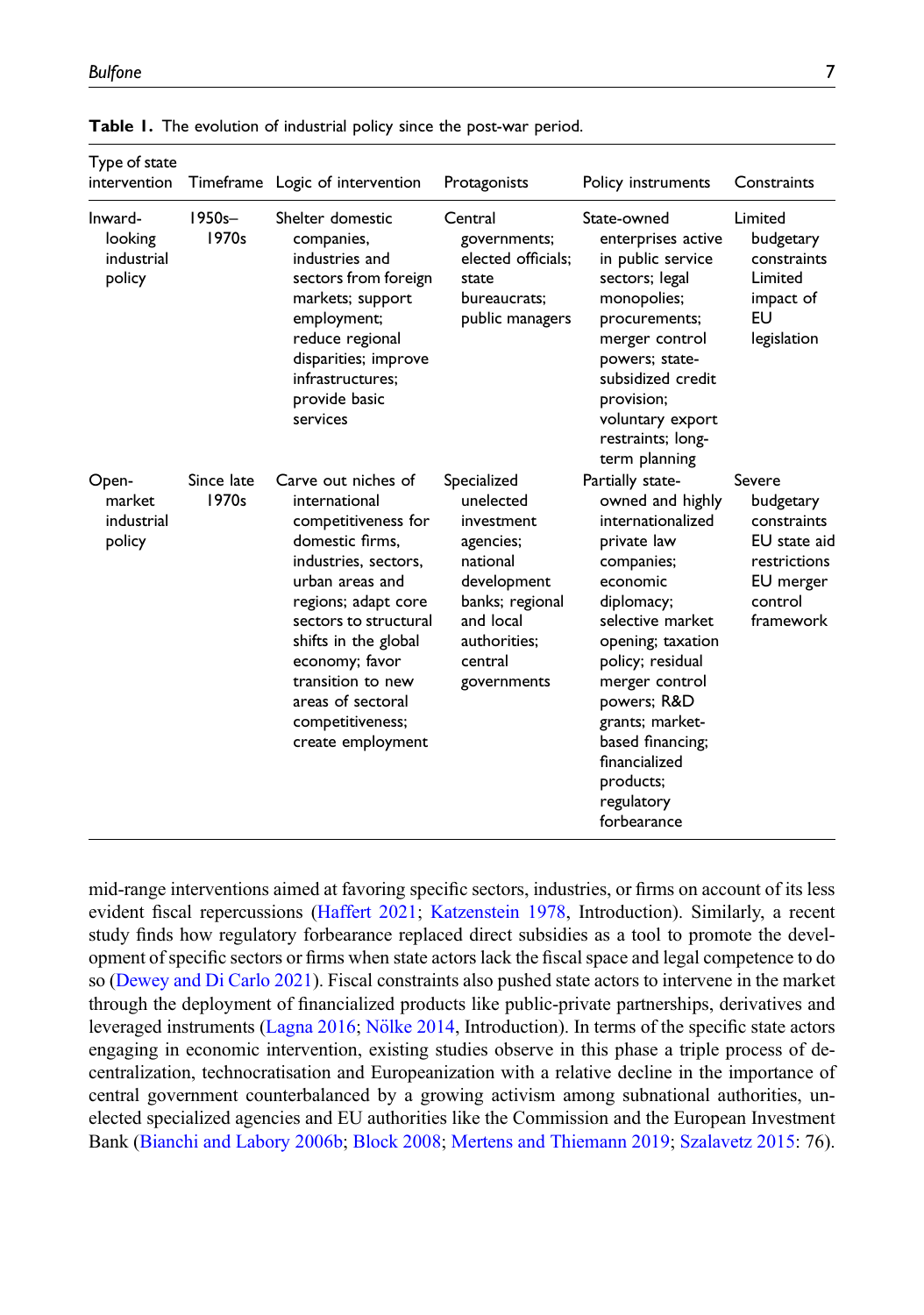One should note, however, that even though direct instruments like equity investments or subsidies were less widespread, they did not disappear. In fact, behind the rhetoric of free markets, even the most liberally minded member states continued to engage sotto voce in interventionist policies [\(Bailey et al. 2015](#page-16-3); [Bianchi and Labory 2006a:](#page-16-10) 24; [Cimoli et al. 2009\)](#page-17-0), as confirmed by the evolution of EU state aid figures ([Bianchi and Labory 2006a](#page-16-10): 611–613). The Commission could even tolerate these measures when they allowed to fulfill long-term integrationist goals like the emergence of high-tech clusters or the creation of globally successful European companies. In those instances, to paraphrase Amsden and Hikino, the liberal bark of the EU appeared worse than its bite [\(Amsden and Hikino 2000](#page-15-8): 110).

The remainder of this section describes in more detail the main features of this second generation of industrial policy by focusing on two forms of state intervention frequently discussed in the literature: the internationalization of formerly protected national champions and the emergence of FDI-dependent industrial clusters. These two forms of open-market industrial policy differ in the sectoral scope of state intervention. While in the first instance state actors help the *adaptation* of historically competitive sectors to structural shifts in the international economy, in the second they favor the *transition* to new areas of sectoral competitiveness.

# The commanding heights of the economy: From nurturing domestic champions to creating global firms

Sectors like electricity, telecommunications, gas, banking, and air transport make a large chunk of the European economy. State-owned monopolists active in sheltered public service industries played a decisive role in the post-war recovery of the European economy. Their strategic importance went beyond the provision of essential services, as governments used these state-owned giants as vehicle to support domestic demand and employment ([Hayward 1995;](#page-18-12) Zohlnhöfer et al. 2018). Given the pivotal importance of these sectors, their progressive marketization and opening to international competition led to a radical rethinking of the role of the state across all advanced economies. Formerly populated by inefficient inward-looking lame ducks, public services are now home to many of the largest and most dynamics EU multinationals. The existing literature ([Bulfone](#page-17-12) [2019](#page-17-12), [2020;](#page-17-13) [Clifton et al. 2010](#page-17-4), [2011](#page-17-14); [Colli et al. 2014](#page-17-5); [Thatcher 2014a\)](#page-21-8) connects the emergence of global leaders like Deutsche Telekom, Telefonica, EDF, ENEL, BNP Paribas, or Banco Santander with the progressive opening to competition of service industries that has been taking place since the mid-1980s on the initiative of the European Commission [\(Jabko 2006](#page-18-8); [Schmidt 1998\)](#page-20-16). The Commission supported market integration as a way to realize its long-term ambition to have European champions capable of competing on an equal footing with American and Japanese service multinationals [\(Clifton et al. 2010](#page-17-4), 988–990; Shonfi[eld 1965,](#page-20-0) 376; [Thatcher 2014a](#page-21-8), 443–448). The liberalization of entry regulation and the consequent cross-border integration of the EU market meant that the most efficient national champions could expand abroad taking over foreign com-petitors<sup>[9](#page-15-9)</sup> [\(Clifton et al. 2010](#page-17-4); [Colli et al. 2014](#page-17-5); [Hayward 1995\)](#page-18-12). Large and economically powerful member states deployed an array of *policy instruments* to make sure their domestic firms would emerge victorious from the wave of consolidation that followed market integration.

The gradual pace of market integration favored the implementation of activist industrial policy measures, allowing member states to shape domestic liberalization in a way so as to favor homebased incumbents ([Colli et al. 2014](#page-17-5); [Thatcher 2014b](#page-21-3)). In this sense, "protectionist liberalization" [\(Etchemendy 2004:](#page-18-15) 623–626) itself has been identified as a key ingredient of an industrial policy strategy mixing stick and carrot. On one hand, state authorities could use selective market opening to force domestic incumbents and their management to seek investment opportunities abroad. This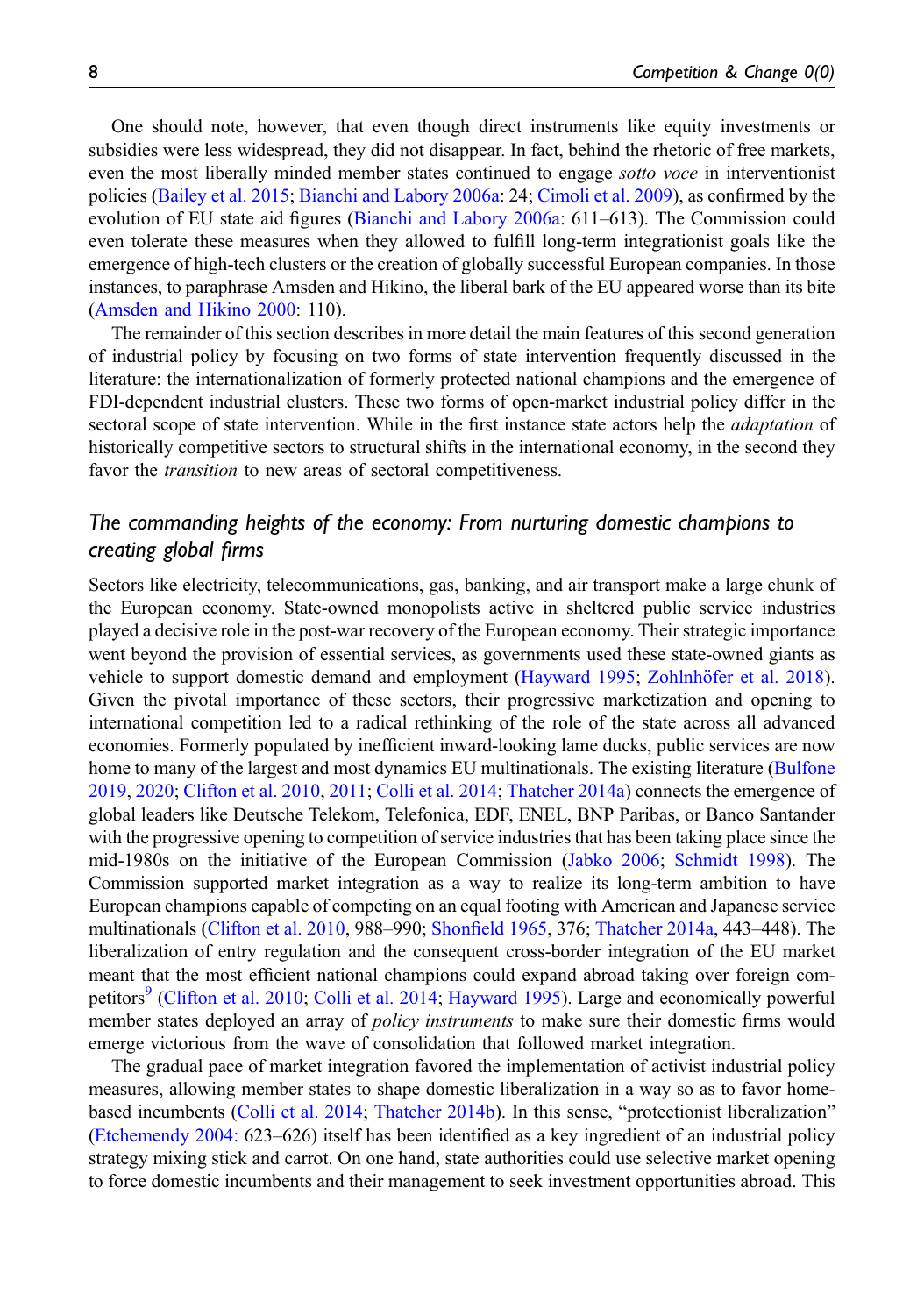is the case, for instance, in the energy sector where governments forced former monopolists to shed part of their productive capacity to make space for new market entrants ([Bergami et al. 2012](#page-16-12), 31–36).

On the other hand, liberalization was not pushed to the extreme as state authorities delayed the dismantling of some protectionist measures to make sure that incumbents retained an important advantage vis-à-vis new entrants ([Clifton et al. 2010](#page-17-4), 1002–1003). [Clifton et al. \(2010\)](#page-17-4) identify the capacity of governments and other state regulators to strike this difficult balance between market opening and incumbent protection as one of the decisive factors behind successful internationalization ([Clifton et al., 2010:](#page-17-4) pp. 1002–1004). This pattern of protectionist liberalization unavoidably created tensions between the management of domestic companies and the newly established independent regulatory authorities, eager to speed-up market liberalization. In their role as arbiter, governments would typically side with the former.

Despite the fact that public service providers went from being departmental agencies incorporated within the public administration to private law companies, direct state ownership did not disappear ([Schmitt 2013](#page-20-17), 552). Many electricity, telecommunications, railways, and air transport companies across Europe still have the state as the largest shareholder today. Even in cases in which direct ownership is limited to a small participation, governments can retain a firm grasp over strategic firms via control-enhancing measures like dual voting shares, poison pills or voting caps [\(Hayward 1995,](#page-18-12) 351).

Although a recent quantitative analysis covering a large sample of energy and telecommunications companies from 20 OECD countries finds that the relationship between state ownership and successful internationalization is inconclusive ([Mariotti and Marzano 2019\)](#page-19-13), qualitative case-base studies highlight how most leading EU companies in sectors like electricity, air transport, railways, and telecommunications are still partially state-owned ([Colli et al. 2014:](#page-17-5) 496–500). These studies identify direct state ownership, or more rarely the provision of *patient capital* by private investors loyal to the state<sup>[10](#page-15-10)</sup> as a decisive factor behind successful internationalization [\(Bulfone 2019](#page-17-12), [2020](#page-17-13)). This is due to the fact that the transition from sheltered monopolist to successful private law multinational is less difficult when managers can rely on the protection from long-term investors willing to shoulder the short-term losses unavoidably inherent to the process of industrial re-structuring [\(Bulfone 2019;](#page-17-12) Nölke 2014: 189).

Along with direct share ownership the available literature finds that state actors deployed as well their (residual) regulatory power over domestic mergers to favor domestic consolidation. For instance, throughout the 1990s the German and Spanish authorities favored a process of sheltered consolidation among regional electricity companies that was aimed at favoring the emergence of two large competitors per country [\(Colli et al. 2014,](#page-17-5) 500–502; [Mariotti and Marzano 2019](#page-19-13), 677– 678). A similar dynamic of sheltered consolidation occurred across the entire EU in the banking sector [\(Goyer and Valdivielso del Real 2014;](#page-18-16) Pérez 1997).

The growing foreign activism of incumbents made economic diplomacy a central tool of state intervention. Economic diplomacy is particularly important in network industries and other service sectors characterized by high sunk costs, as foreign acquisitions are the preferred form of internationalization. Cross-border takeover battles involving iconic national champions are likely to spark outraged reactions from the public, forcing the central government to take position on the issue. In this context, the negotiating skills of elected officials and diplomats might prove decisive in determining the successful outcome of a foreign takeover ([Colli et al. 2014,](#page-17-5) 492–493; [Prontera](#page-20-18) [2018](#page-20-18), 516–520). While high profile takeovers will be dealt with directly by central governments on a bilateral basis ([Chari 2015](#page-17-15); [Prontera 2018\)](#page-20-18), other state actors can engage in diplomatic efforts to support strategic firms before the Commission or the European Court of Justice ([Fioretos 2011](#page-18-17)).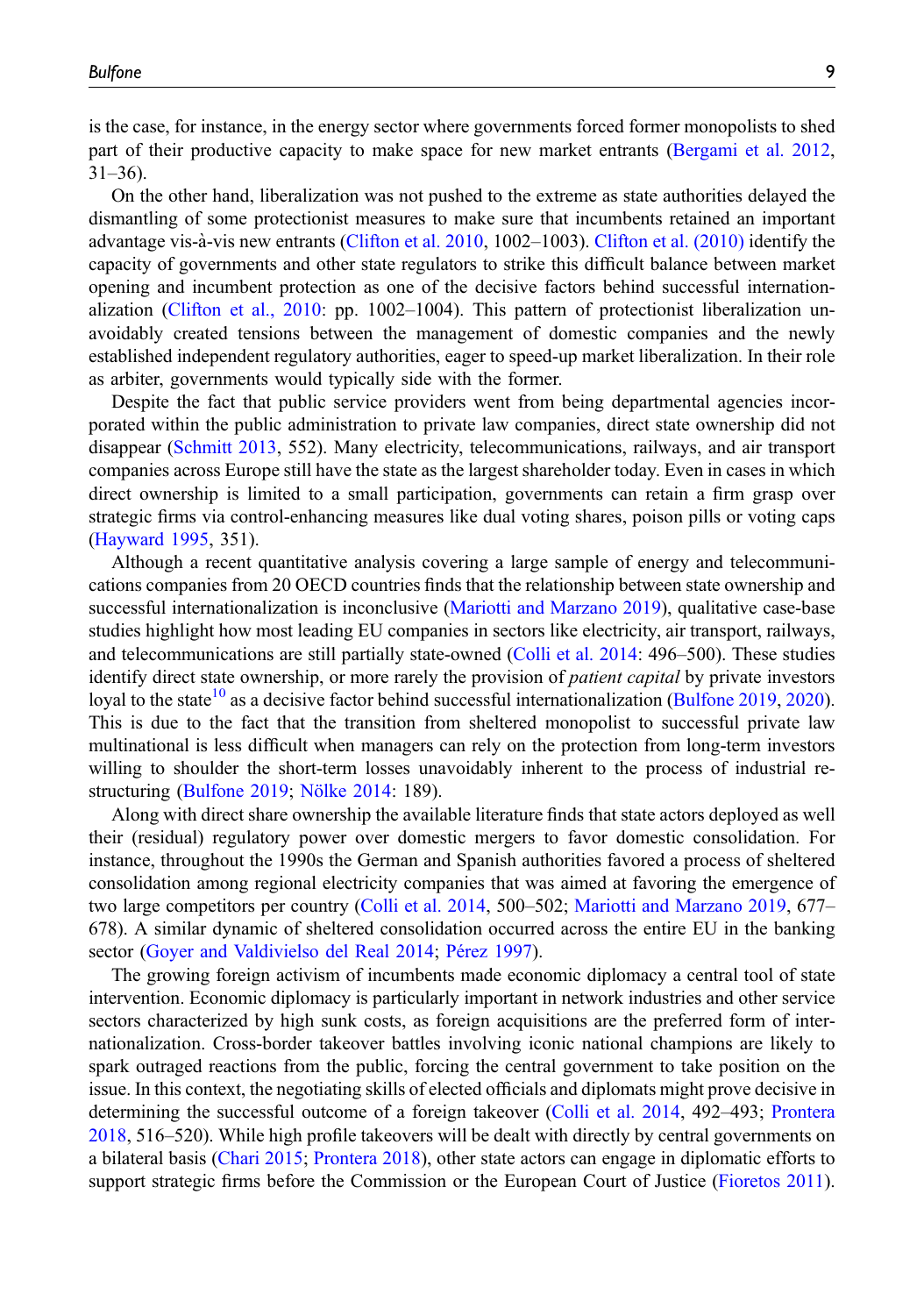Compared to the Fordist era, from the 1980s national champions had to seek for new forms of financing. The separate circuits of credit allocation used to channel subsidized financing towards strategic companies or industries were dismantled ([Deeg and Perez 2000,](#page-18-18) 136–141), while the liberalization of banking meant that state-owned banks were privatized and forced to operate at market conditions. Existing studies highlight the role of NDBs in filling this financing gap by stepping up their export credit capacity. However, NDBs are restricted in their activity by the obligation to abide by state aid regulations [\(Bulfone and Di Carlo 2021;](#page-17-16) [Mertens et al. 2021](#page-19-4)). Consequently, strategic firms were encouraged to embrace market-based financing strategies such as multiple listings [\(Clifton et al. 2011,](#page-17-14) 771–773).

Successful internationalization of the strongest public service companies was conditional on the availability of open markets for investment. Service firms from large member states generally found two investment outlets for their foreign venues: small *old* member states that shared strong economic and cultural ties with a larger neighbor; and *new* member states from the Central and Eastern periphery. During the accession process, liberal political elites in Central and Eastern European countries allowed the foreign colonization of profitable public service markets including energy, telecommunications, and banking. As a result, by the early 2000s the share of foreign ownership in electronics and banking across the Visegrad countries ranged between 70% and 90% of total ownership (Nölke and Vliegenthart 2009: 683). This dynamic was favored by the fact that EU authorities forced new member states to prioritize the creation of a favorable legal and judicial environment for foreign investors over the support of domestic firms [\(Bruszt and Vukov 2017](#page-17-17); [Madariaga 2017:](#page-19-14) 650–656). In other words, the promotion of horizontal market-friendly industrial policy in the East created the ideal conditions for the success of the vertical industrial policy of core member states.

The opening of formerly protected sectors to competition led to the concentration of corporate control in a few large countries with France and Germany leading the way and followed at a distance by Spain and Italy ([Chari 2015;](#page-17-15) [Clifton et al. 2010](#page-17-4); [Clifton et al. 2010](#page-17-4), [2010;](#page-17-4) [Colli et al. 2014](#page-17-5)). This trend is confirmed by a recent large scale analysis of cross-border investment by state-owned companies finding that the acquisition of European competitors is by far the most frequent form of internationalization in the case of German and French state-owned companies ([Babic et al. 2020](#page-15-11), 451–455). Two factors seem to play a role in explaining this success: the size of the domestic market and the backing from financially solid sovereigns that were, consequently, under less severe pressure to privatize profitable companies. Scandinavian countries could also punch above their weight, leveraging their ample financial resources, and the early market integration of public service sectors in the region.

Most of the existing literature takes electricity and telecommunications as case studies, as these sectors share two features: their pivotal strategic and economic importance, and the fact that the European market was radically reshaped by a process of EU-led cross-border integration. More limited attention was paid to the role played by state actors in favoring incumbents' internationalization in banking (However see [Deeg 2012](#page-18-19); [Epstein 2017](#page-18-20); [Goyer and Valdivielso del Real](#page-18-16) [2014](#page-18-16); [Massoc 2020](#page-19-15)), oil and gas (However see [Etchemendy 2004;](#page-18-15) [Prontera 2018\)](#page-20-18), insurance, and sectors of more recent liberalization like railways (However see [Di Giulio 2018\)](#page-18-9).

The literature on the internationalization of public service companies provides as well an interesting perspective to analyze the recent spreading in Hungary and Poland of an activist, and nativist, industrial policy. During the accession negotiations, like most countries in the Central and Eastern periphery, liberal political elites in Hungary and Poland supported the foreign acquisitions of strategic companies in sectors like energy, telecommunications, and banking as part of an EUdriven process of economic restructuring [\(Bohle 2018](#page-16-13): p. 241–242; [Bruszt and Vukov 2017](#page-17-17)).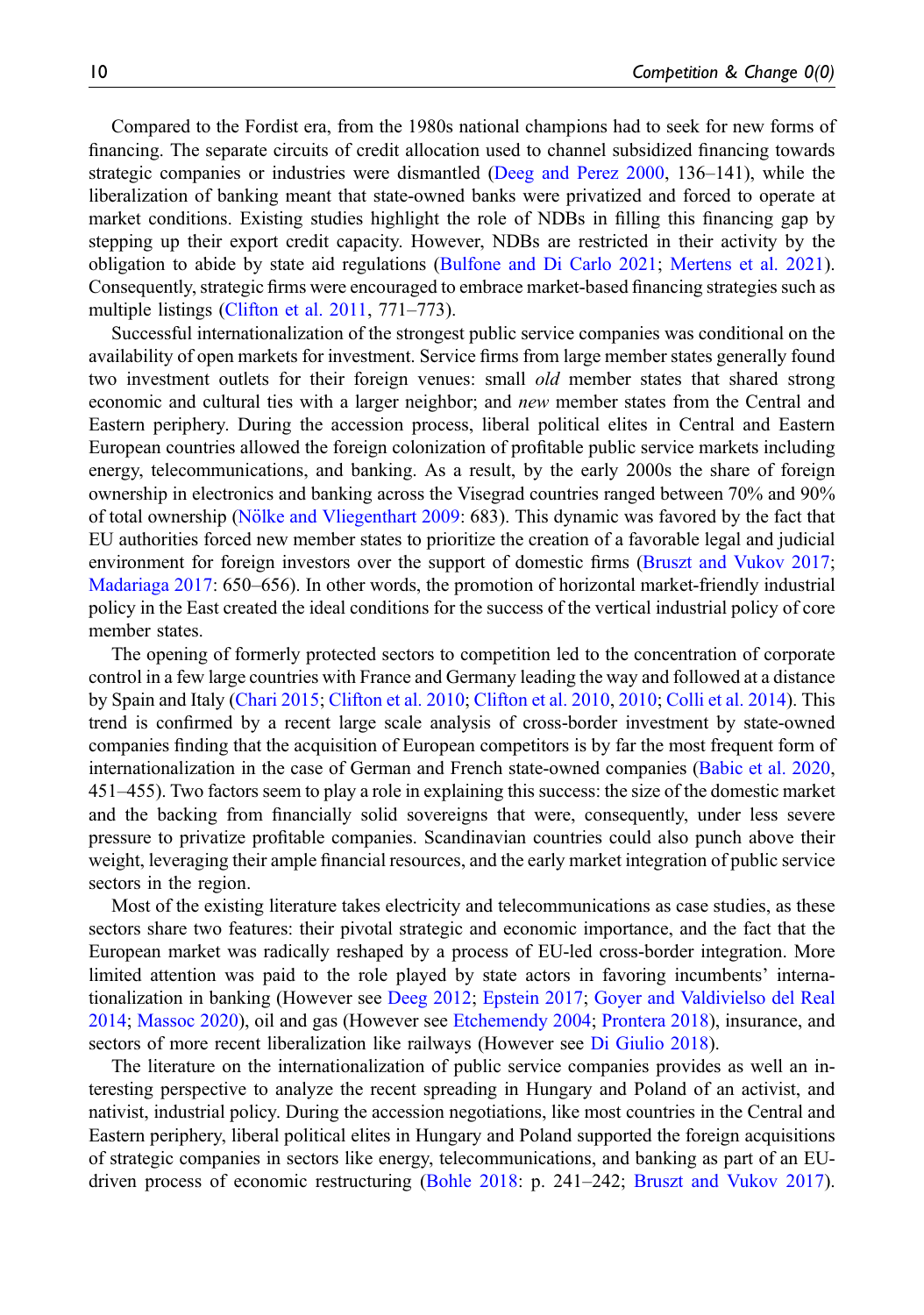However, the severe recession and deep current account imbalances hitting the region as a result of the Great Recession led to a critical re-assessment of a model shaped around volatile FDI inflows [\(Bohle and Greskovits 2019](#page-16-14): 1084–1088; [Miklós and Simons 2021;](#page-19-16) [Naczyk 2014;](#page-19-17) [Naczyk 2021](#page-20-20)). In Poland, this nationalistic and illiberal turn originated from the dissatisfaction of some segments of the business elite including managers of foreign-controlled service companies, that during the crisis developed growing frustration for the loss of control over decision making in their banking groups. This in turn led to the design of more explicit policies to create strong indigenous companies including the establishment of a wealth fund for strategic equity investments ([Naczyk 2021](#page-20-20)). In Hungary, Viktor Orban used sectoral taxes and re-nationalizations to increase the share of domestic ownership in public service sectors like telecommunications, banking and electricity (For a detailed analysis of banking see [Miklós and Simons 2021\)](#page-19-16). This protectionist attitude can be portrayed as an extension to the Eastern periphery of the national champions policy practiced by old member states [\(Naczyk 2014\)](#page-19-17).

However, nativist industrial policies were not extended to manufacturing sectors like automobile, pharmaceuticals, and chemicals. In the latter case the government confirmed its long-term commitment to FDI attraction designing generous aid packages based on cash grants and tax incentives [\(Bohle and Greskovits 2019](#page-16-14), 1079). As a result, along with the other Visegrad countries, Hungary and Poland topped the EU state aid rankings between 2014 and 2017, spending on average 3.7% of the GDP in support measures (Landesmann and Stöllinger 2020: 642).

#### <span id="page-10-0"></span>FDI attraction and the emergence of industrial clusters

The lifting of capital controls and other investment restrictions has led since the 1990s to an exponential increase in FDI flows among advanced economies ([Babic et al. 2017](#page-15-5): 25–28). While benefitting from a favorable tax regime is undoubtedly a priority for foreign investors, recent analyses provide compelling evidence of the fact that investment decisions are not solely driven by fiscal considerations [\(Brazys and Regan 2017](#page-17-3); [Reurink and Garcia-Bernardo 2021](#page-20-14)). The ideal mix of incentives for FDI attraction depends on the sector of activity, or corporate function, a country is willing to attract.

Winning and retaining comparative advantage in FDI attraction requires an effort of reregulation, institution-building and economic diplomacy led by state actors, be they regional governments, city councils, unelected investment agencies, or NDBs [\(Bohle 2018](#page-16-13); [Bohle and](#page-17-2) [Regan 2021;](#page-17-2) [Brazys and Regan 2017](#page-17-3); Sćepanović [2020](#page-20-21)). Hence, like in the case of national champions, industrial clusters are not the result of state retreat, deregulation, and cut-throat tax competition, but of a constant state involvement to fend-off competition from other potential destinations as well as to react to the structural changes affecting strategic industries.

The creation of a long-term relationship between foreign investors, domestic firms, and local authorities is identified as a crucial ingredient behind successful cluster policy. This is particularly true when state actors seek to attract large multinationals with a global reach that can choose between multiple investment destinations. Hence, the literature highlights how cluster policy often takes the form of vertical bilateral interactions between state actors and foreign companies [\(Brazys](#page-17-3) [and Regan 2017,](#page-17-3) 415–417). Given the need to create long-term relationships with prospective investors, the definition of these policies is often left in the hands of specialized unelected investment agencies ([Breznitz and Ornston 2013;](#page-17-18) [Linsi 2020](#page-19-7): 869–872; [Wade 2012:](#page-21-4) 230). Compared to elected officials, specialized agencies have less frequent turnover in their personnel and can therefore combine superior technical expertise in tailoring industrial policy measures with close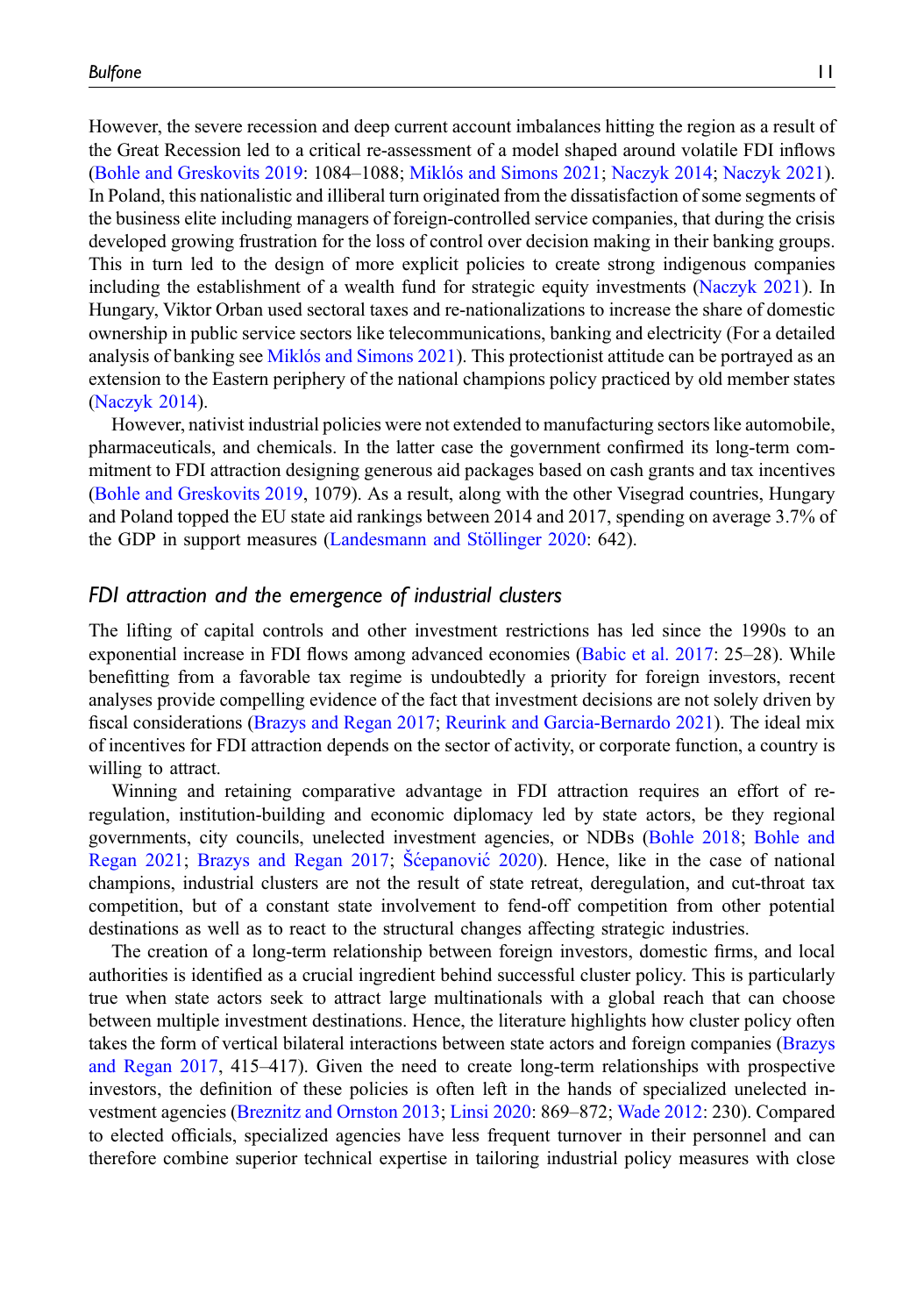personal connections with prospective investors ([Bohle 2018;](#page-16-13) [Brazys and Regan 2017;](#page-17-3) [Ornston](#page-20-22) [2014](#page-20-22)).

The existing literature allows to observe how the geographical distribution of industrial clusters seems to mirror the developments in terms of national champions internationalization, with large economies underperforming vis-à-vis smaller member states ([Reurink and Garcia-Bernardo 2021](#page-20-14)). Smaller markets are an asset in this case, as they allow for more leverage in the use of taxation for industrial policy purposes and facilitate the coordination between state actors and private companies. Historical legacies also play a role, since given their size, the small economies of Northern Europe had to find a way to cope with foreign investors earlier than their larger counterparts [\(Katzenstein 1985](#page-19-1)).

A recent quantitative analysis of FDI flows by [Reurink and Garcia-Bernardo \(2021\)](#page-20-14) calls into question the sectoral bias of most of the existing literature showing how countries are increasingly specializing in the attraction of specific business functions across sectors. These include manufacturing affiliates, shared service centers, R&D facilities, intermediate holding companies, and top holding companies. This finding opens to many potential interesting avenues for future research exploring the factors leading some countries to focus on specific functions, the puzzlingly different capacity to attract FDI displayed by countries with similar models of capitalism (see also [Ornston 2014,](#page-20-22) 704–706), and the impact different profiles of FDI attraction have on the redistribution of resources across sectors, or among organized interests and voters' groups ([Bruszt and](#page-17-19) [Langbein 2020\)](#page-17-19). The interaction between the three actors identified as the decisive catalysts for the formation of industrial clusters—elected authorities, unelected investment agencies, and large domestic companies acting as anchor firms—needs also to be explored. In this regard, it would be particularly interesting to investigate the way in which anchor firms interact with state actors in defining the strategy leading to the formation, strengthening or refocusing of existing clusters.

In their recent volume Democracy and Prosperity, Torben [Iversen and David Soskice \(2019\)](#page-18-7) provide an analysis of the agglomeration of high-tech urban clusters and its impact on advanced capitalist economies. Borrowing from economic geography, Iversen and Soskice have the merit of presenting the emergence of skill-intensive urban clusters as one of the defining phenomena in modern capitalism, and of acknowledging how this dynamic was shaped by industrial policy. However, their uncritical portray of the relationship between democracy, prosperity, and capitalism leads them to overlook important distributive issues. This neglect is in turn the result of two limitations in their approach: the misinterpretation of the power relationship between state actors and large corporations, and the equation between state activism and horizontal pro-market industrial policies.

Iversen and Soskice center their analysis around the idea that globalization made the "capitalist democratic state" stronger vis-a-vis large corporation. This strength in turn derives from the fact that ` FDI from large corporations is immobile, as it is increasingly tied to skill clusters located in "successful cities" ([Iversen and Soskice 2019:](#page-18-7) p.2) in which knowledge is shared in thick social networks. It is only in the "nonadvanced world" that the capital of MNEs is "footloose" and can move costlessly from a location to another (ibid, p. 145). This polarization between advanced and ("nonadvanced") developing economies leads Iversen and Soskice to overlook a growing divergence in the growth performance and high-tech output *between* advanced economies. In fact, high value-added FDI tends to cluster in a handful of locations like the UK, Belgium, Ireland, and the Netherlands, at the detriment of EU peripheral economies, but also of core economies like France and Germany [\(Reurink and Garcia-Bernardo 2021](#page-20-14)). In a similar vein, in spite of bleak estimates of massive relocations, London managed to retain and even strengthen its leading position as a global financial center after Brexit [\(Kalaitzake 2021](#page-19-18)). In fact, while Iversen and Soskice's claim that FDI is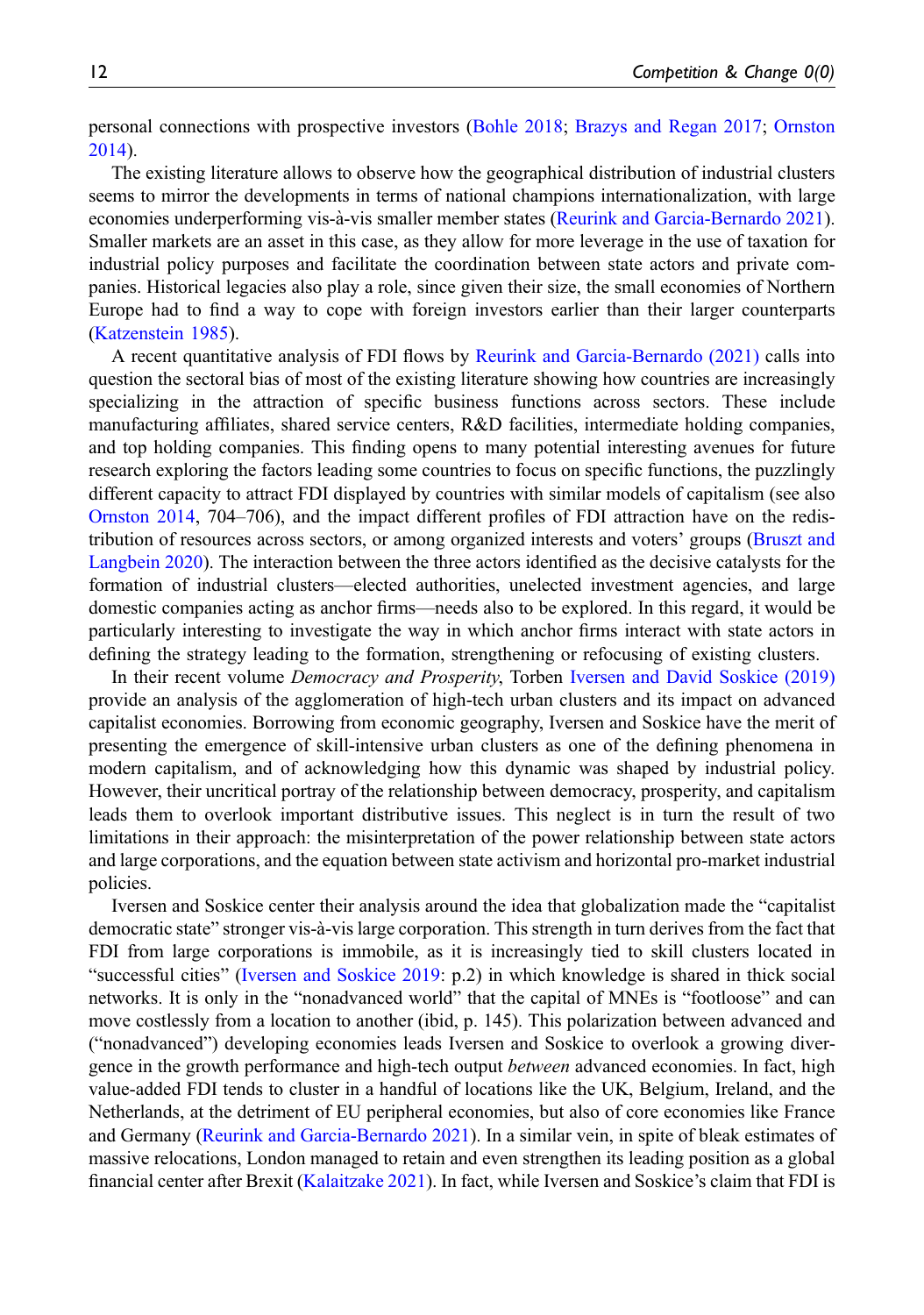immobile might hold water for a handful of locations in which large MNEs develop high valueadded R&D activities, like London, New York, or in the EU context Amsterdam or Dublin, in most other instances the competition between different investment destinations takes place between relatively weak state actors—keen to promote high value-added employment in a finite geographical space—and powerful corporate interests that have the possibility to choose between multiple investment destinations ([Hathaway 2020](#page-18-21)). This often results in state actors awarding generous fiscal and monetary advantages to corporations in a dynamic that has important repercussions on the distribution of resources across economic sectors, as well as between capital and labor ([Baccaro and Pontusson 2016](#page-16-6); [Bailey and Tomlinson 2017](#page-16-15); [Barca 2012;](#page-16-16) [Barzotto et al. 2019](#page-16-17); [Johnston and Regan 2018](#page-19-19); Nölke 2016). As it is argued in the following section, this dynamic calls for a systematic investigation of the conditions under which, despite this power asymmetry, state actors nevertheless manage to tie financial concessions to formal rules that alter corporate behavior fostering inclusive growth and the creation of quality employment.

The second limit relates to Iversen and Soskice's reductionist view of industrial policy. According to Iversen and Soskice, to favor a successful transition to the knowledge economy state actors should limit themselves to the implementation of horizontal, place-neutral, and abstract pro-business—measures like enforcing product competitiveness, loosening labor market regulations, and investing in education training and research ([Iversen and Soskice 2019,](#page-18-7) 6–10). However, the effectiveness of these measures has already been questioned since well before the global financial crisis. The following section argues that, to tackle these limitations, CPE scholars need to engage more systemically with some key insights from heterodox economics and economic geography.

# Pathways for future research: Integrating CPE, heterodox economics, and economic geography

This article reviewed the existing literature linking CPE and industrial policy in Europe providing an overview of the evolving goals, protagonists and policy instruments of state intervention since the post-war period. This final section presents pathways for future research aimed at bridging between CPE, heterodox economics, and economic geography.

The fact that over the last two decades CPE largely overlooked industrial policy, and the study of state activism more in general, does not mean that the theme did not receive any academic attention. In fact, industrial policy was at the core of a stimulating debate in the fields of heterodox economics and economic geography. This section builds on the main insights from these two disciplines to lay out pathways for future research aimed at integrating heterodox economics, economic geography and CPE. This mutual dialogue could help the advancement of all fields. On the one hand, a more systemic engagement with insights from heterodox economics and economic geography could help overcoming some of the limitations of the CPE literature. On the other hand, integrating a CPE perspective could shed light on some understudied, yet crucial aspects, of the new patterns of state involvement in the economy.

Recent contributions to the industrial policy debate highlight the importance of *place-based* state interventions. The core idea behind place-based industrial policy measures is that they should be context-specific, that is to say geared towards the needs and features of specific (and spatially limited) geographical areas, be them cities, urban areas, or regions ([Barca 2012](#page-16-16)). The place-based approach, recently espoused as well by the EU with the Smart Specialization Strategies, developed in clear opposition to the space-neutral horizontal market-friendly predicaments of the Washington Consensus ([Bailey et al. 2015;](#page-16-3) [Barca 2012;](#page-16-16) [Barzotto et al. 2020\)](#page-16-7). By acknowledging this local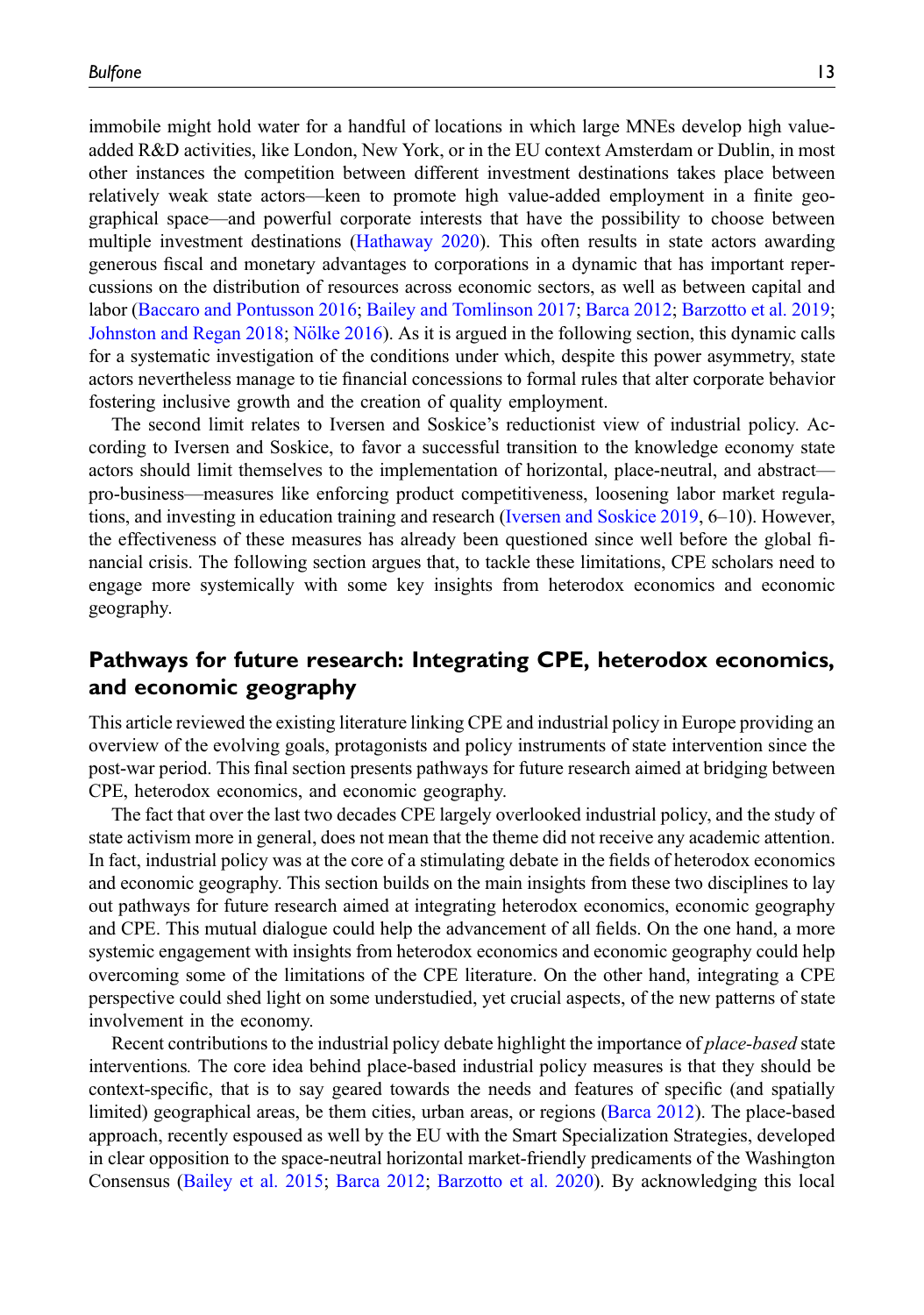dimension CPE could move beyond the methodological nationalism still characterizing most of the literature. In fact, while CPE scholars have showed growing attention for the interactions between the domestic and the European level, the study of the differentiated impact of market integration across regions or cities ([Barca 2012\)](#page-16-16), and of regional and urban industrial policy strategies ([Bianchi](#page-16-0) [and Labory 2006b:](#page-16-0) 22) is still in its infancy (However see [Clift and Woll 2012\)](#page-17-1).

Place-based policies also attempt to move beyond the focus on specific sectors, prioritizing instead cross-sectoral missions like fighting climate change or improving energy security [\(Mazzucato 2018](#page-19-20)). This perspective could help moving beyond the sector-based approach and the manufacturing bias still characterizing the CPE debate ([Bailey and Tomlinson 2017\)](#page-16-15). For its part, with its long tradition of thick qualitative analyses of historical cases CPE would be methodologically suited to advance the study of place-based policies, grasping the specificities of state activism in different localities be them countries, cities, regions, or other places [\(Bianchi and Labory](#page-16-18) [2019b](#page-16-18); [Blyth 2009](#page-16-19); [Cimoli et al. 2009:](#page-17-0) 31–32).

Place-based policies crucially aim at making local spaces "stickier" by attracting and retaining FDI from transnational corporations, while making sure that these corporations contribute to local development [\(Cowling and Tomlinson 2011:](#page-17-6) 844–845). This in turn allows to introduce a second key insight from heterodox economics and economic geography: the importance of conditionality. There is by now widespread consensus in the literature about the fact that effective industrial policy hinges upon the capacity of state actors to condition the awarding of financial support or tax advantages to large corporate investors to the respect of a series of previously agreed conditions. Conditionality comes in the form of rules, governance structures, benchmarks and ownership agreements that align the preferences of state and corporate actors thereby limiting the scope for rent-seeking behavior and strategic failures ([Bailey et al. 2015](#page-16-3): 176–177; [Barca 2012](#page-16-16): 148; [Block](#page-16-11) [2008](#page-16-11): 172; [Cowling and Tomlinson 2011](#page-17-6): 847; [Maggor 2021](#page-19-6); [Mazzucato 2015;](#page-19-21) [Oqubay 2020](#page-20-1); [Schrank and Kurtz 2005](#page-20-5)). Crucially, these rules should establish mechanisms to enforce discipline when corporate actors fail to meet performance benchmarks [\(Maggor 2021](#page-19-6)). The intrinsically unbalanced power relationship between governments and large corporations means that success stories of biting conditionality and effective enforcement ([Maggor 2021\)](#page-19-6) will be less frequent than instances in which corporate short-termism prevails due to bad policy design [\(Bailey and Tomlinson](#page-16-15) [2017](#page-16-15)). While the heterodox economics literature focuses mainly on how to *design* effective conditionality measures, a promising avenue for CPE scholars would be to focus on the political conditions leading to the establishment, and enforcement, of strong conditionality ([Oqubay 2020](#page-20-1)). For instance, Maggor shows how the establishment and enforcement of strict conditionality in the Israeli context depends upon the political support from a broad coalition spanning state agencies, corporate actors, banks, organized labor and the military [\(Maggor 2021](#page-19-6)). Similar studies should try to identify the political conditions underpinning the establishment of strong conditionality, or lack thereof, in the European context.

A CPE perspective on industrial policy could help shedding light on the distributional repercussions of state involvement, an issue that has so far drawn limited attention in the heterodox economics and economic geography literatures. In fact, studies in the latter fields are primarily concerned with deriving policy recommendations for the design of efficient and sustainable industrial policy measures [\(Bailey et al. 2015;](#page-16-3) [Bianchi and Labory 2006b](#page-16-0), [2019b;](#page-16-18) [Oqubay 2020](#page-20-1); [Warwick 2013\)](#page-21-2). Being instead driven by a long-standing concern for the distributional conflicts that determine winners and losers in the political process ([Blyth 2009;](#page-16-19) [Oqubay et al. 2020\)](#page-20-23), CPE scholars could explore the way in which industrial policy interventions alter the domestic redistribution of resources between organized interests and voters' groups. For instance, they could shed light on the repercussions of FDI attraction policies on domestically oriented sectors like the public sector or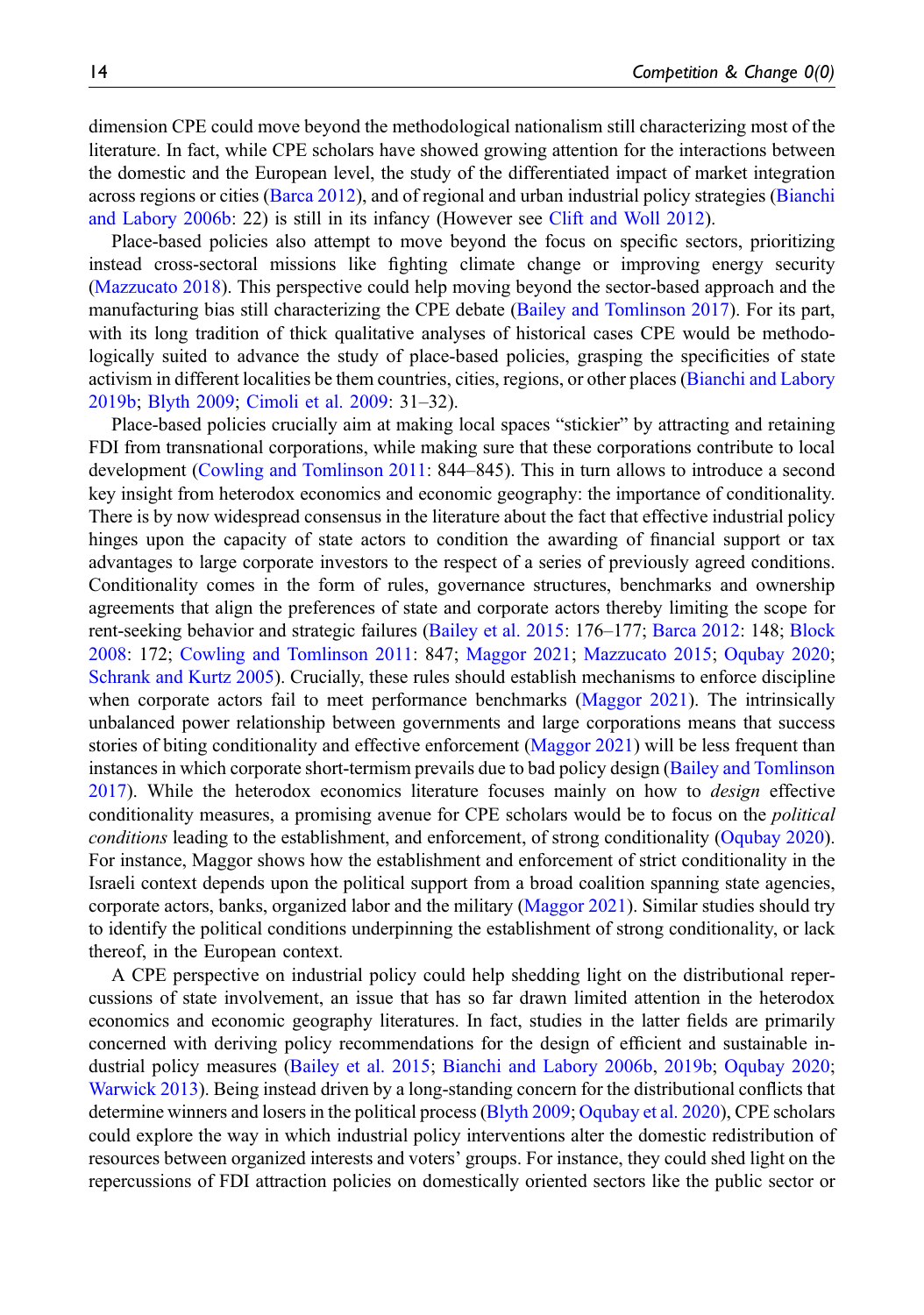construction [\(Bohle and Regan 2021\)](#page-17-2), the relationship between foreign multinationals and domestic SMEs—in their dual role as producers and voters' group [\(Bulfone and Tassinari 2021](#page-17-20); [Cowling and](#page-17-6) [Tomlinson 2011\)](#page-17-6)—the labor market repercussions of state interventions (e.g., the downsizing of public utilities after privatization or the loosening of labor market regulations to attract FDI), the role political parties have in redistributing rents and legitimizing policies privileging core economic sectors or activities, and the demand repercussions of supply side industrial policies [\(Baccaro and](#page-16-6) [Pontusson 2016\)](#page-16-6). The investigation of these key distributional issues could help countering the progressive de-politicization and technocratization of economic intervention thereby identifying the political conditions necessary for a democratization of industrial policy ([Bailey et al. 2019a](#page-16-20)).

#### Acknowledgments

For comments on earlier drafts the author is particularly grateful to Sebastian Billows, Dorothee Bohle, Benjamin Braun, Björn Bremer, Donato Di Carlo, Martin Höpner, Marina Hübner, Manolis Kalaitzake, Andreas Nolke, Arjan Reurink, Sidney Rothstein, Fritz Scharpf, Jasper Simons, Matthias Thiemann, and ¨ participants of the European University daInstitute workshop on the return of industrial policy held in Florence, May 27–28, 2019, and the Annual Meeting of the Society for the Advancement of Socio-Economics held in New York, June 27–29, 2019.

#### Declaration of conflicting interests

The author(s) declared no potential conflicts of interest with respect to the research, authorship, and/or publication of this article.

#### Funding

The author(s) received no financial support for the research, authorship, and/or publication of this article.

#### ORCID iD

Fabio Bulfone **b** <https://orcid.org/0000-0002-9278-7335>

#### **Notes**

- <span id="page-14-0"></span>1. CPE emerged in the 1970s as a subfield of comparative politics. It is intended as a diverse set of approaches alternative to mainstream economic analyses that focus on the way in which institutional diversity affects economic performance across advanced nations [\(Deeg and Jackson 2007](#page-18-22): 149–153). Building on the core assumption that the economy is inseparable from politics the field progressively evolved in three interconnected research programs, respectively, focusing on ideational, interest-based, and institutional explanations [\(Blyth 2009\)](#page-16-19). See [Blyth \(2009\)](#page-16-19) for a comprehensive review of the field, its intellectual antecedents and evolution.
- <span id="page-14-1"></span>2. The Fordist production system centering on large Chandlerian corporations producing standardized goods was prevalent across advanced economies between the post-war period and the late 1970s. Making large use of semiskilled workers, the Fordist system hinged upon a compromise between labor and capital that allowed a redistribution of profits relatively favorable for the latter. The ICT revolution and the dissolution of the post-war settlement between capital and organized labor, led in the late 1970s to the replacement of Fordist production with the leaner Post-Fordist model [\(Iversen and Soskice 2019\)](#page-18-7).
- <span id="page-14-2"></span>3. In the case of Europe, the reference foreign supermodel has typically been the US, joined for a period by Japan, and more recently China.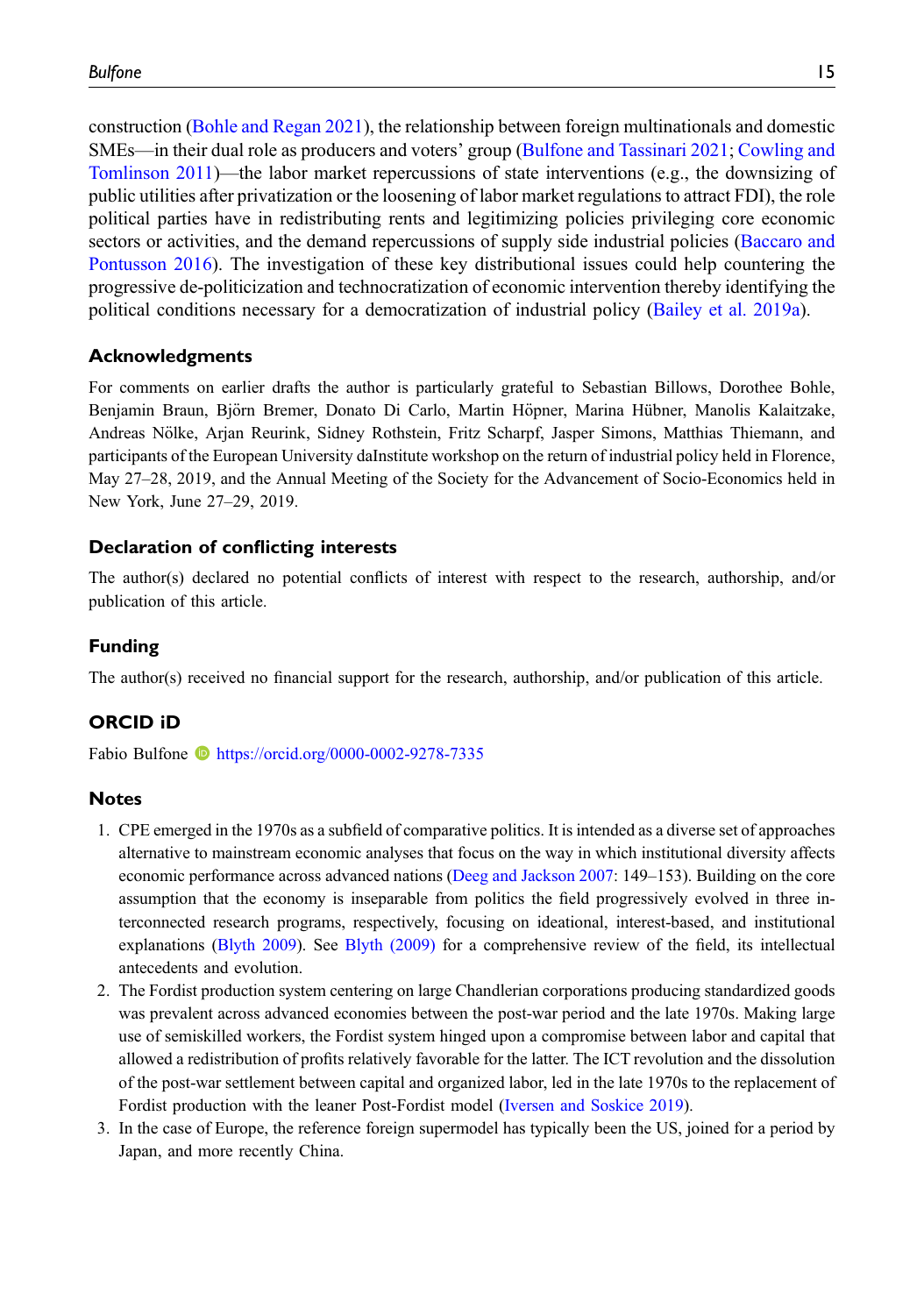- <span id="page-15-0"></span>4. The VoC research agenda originated from a collection of essays edited in 2001 by Peter Hall and David Soskice. VoC is a firm-level framework that takes a micro-level perspective to explain institutional diversity between advanced nations in game-theoretic terms ([Blyth 2009](#page-16-19)). For a critique of the framework and its legacy see [\(Streeck 2010\)](#page-20-3)
- <span id="page-15-1"></span>5. Borrowing from Regulation Theory and Post-Keynesian macroeconomics, Baccaro and Pontusson provide a classification of advanced economies according to their main growth driver, be it domestic consumption, exports or a combination of both.
- <span id="page-15-2"></span>6. This literature review focuses on EU member states, and on the way in which their national governments (or other state actors) used industrial policy to carve out niches of competitiveness for their domestic economies. A comprehensive analysis of the industrial policy strategy of EU authorities like those provided by Pelkmans [\(Pelkmans 2006](#page-20-11)) and [Landesmann and St](#page-19-5)ö[llinger](#page-19-5) (Landesmann and Stöllinger [2020\)](#page-19-5) would go beyond the scope of this analysis.
- <span id="page-15-4"></span>7. The Bagemann Report constitutes a watershed moment in this process of rethinking [\(Bianchi and Labory](#page-16-0) [2006b](#page-16-0)).
- <span id="page-15-7"></span>8. While the paper largely builds on the works by Bianchi and Labory for the definition of the two phases of industrial policy, it provides a slightly different periodization. In fact, while Bianchi and Labory argue that between the interventionist phase of the post-war period and the pragmatic phase of the early 2000s there was a phase in which EU member states relied on horizontal pro-market measures, the works here reviewed show that discretionary measures were never abandoned (see also [Clift and Woll 2012](#page-17-1)). In this sense, borrowing from Bianchi and Labory's taxonomy the 1980s sanction a transition from an interventionist inward-looking phase to a pragmatic open-market phase. Schrank and Kurtz develop a similar periodization for industrial policy in Latin America and the Caribbean [\(Schrank and Kurtz 2005](#page-20-5)).
- <span id="page-15-9"></span>9. The role of the Commission in determining the outcome of the process of cross-border consolidation is in itself the object of a theoretical debate. Under the European Commission Merger Regulation (ECMR), the Commission has regulatory power over mergers and concentrations "with a Community dimension." A quantitative review of ECMR decisions in banking, telecommunications and energy corroborates the idea that the Commission follows an integrationist logic, supporting the cross-border integration of strategic firms as a way to favor the emergence of European champions [\(Thatcher, 2014b](#page-21-3)). However, this evidence is partially contradicted by a recent analysis pointing to a more competition-driven approach by the Commission ([Billows et al. 2021](#page-16-21)).
- <span id="page-15-10"></span>10. For a discussion of the features of patient capital and the role of state investors in providing it see the 2016 Socio-Economic Review special issue on the topic and in particular ([Deeg et al. 2016;](#page-18-23) [Thatcher and](#page-21-9) [Vlandas 2016](#page-21-9)).

#### **References**

- <span id="page-15-3"></span>Aiginger K and Rodrik D (2020) Rebirth of industrial policy and an agenda for the twenty-first century. Journal of Industry, Competition and Trade 20: 189–207.
- <span id="page-15-6"></span>Alami I and Dixon AD (2020) State capitalism(s) redux? Theories, tensions, controversies. Competition  $\&$ Change 24(1): 70–94.
- <span id="page-15-8"></span>Amsden AH and Hikino T (2000) The bark is worse than the bite: new WTO law and late industrialization. The Annals of the American Academy of Political and Social Science 570(1): 104–114.
- <span id="page-15-5"></span>Babic M, Fichtner J and Heemskerk EM (2017) States versus corporations: rethinking the power of business in international politics. The International Spectator 52(4): 20–43.
- <span id="page-15-11"></span>Babic M, Garcia-Bernardo J and Heemskerk EM (2020) The rise of transnational state capital: state-led foreign investment in the 21st century. Review of International Political Economy 27(3): 433–475.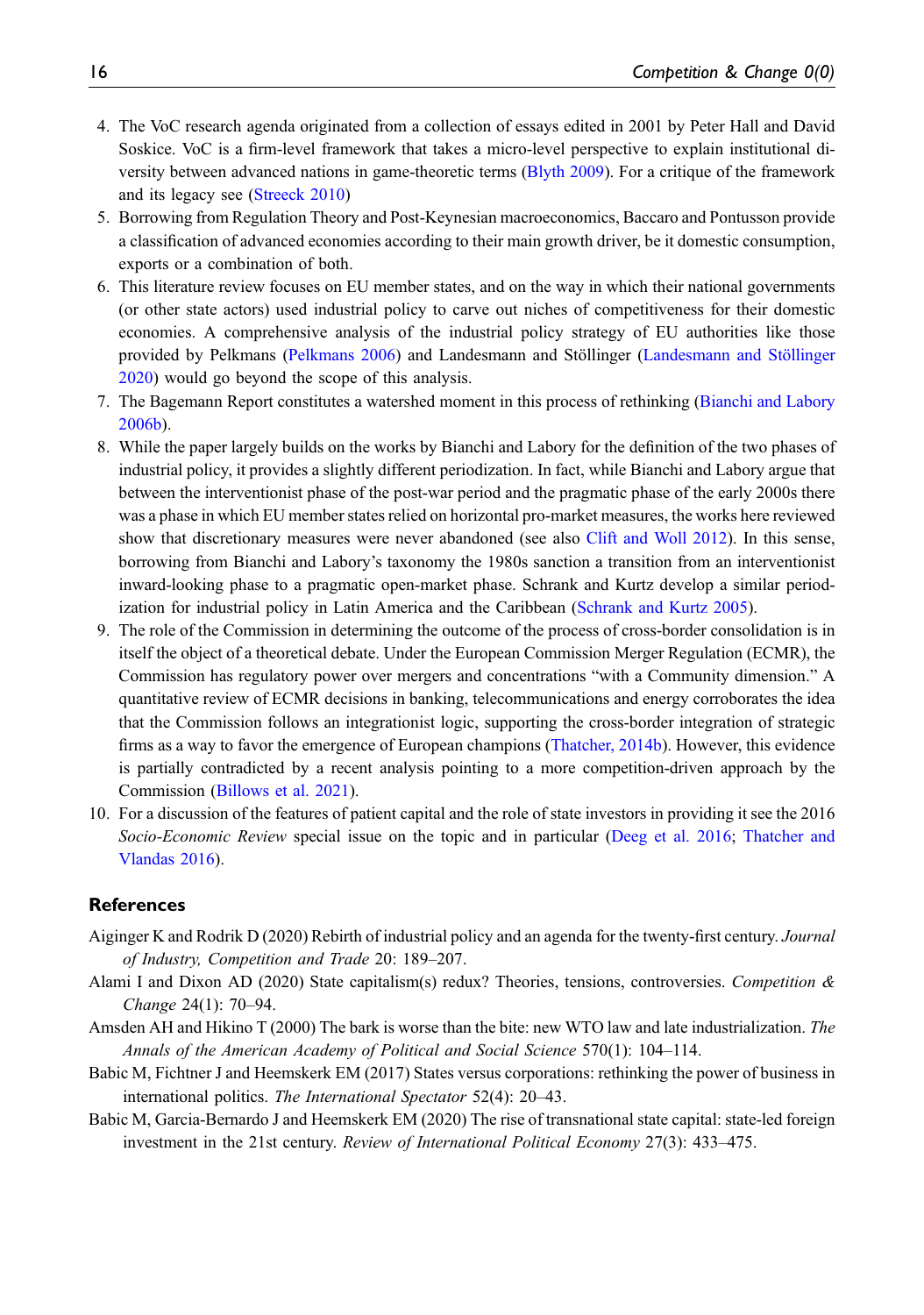- <span id="page-16-6"></span>Baccaro L and Pontusson J (2016) Rethinking comparative political economy. Politics & Society 44(2): 175–207.
- <span id="page-16-20"></span>Bailey D, Coffey D, Gavris M, et al. (2019a) Industrial policy, place and democracy. Cambridge Journal of Regions, Economy and Society 12(3): 327–345.
- <span id="page-16-3"></span>Bailey D, Cowling K and Tomlinson P (2015) New Perspectives on Industrial Policy for a Modern Britain. Oxford: OUP.
- <span id="page-16-1"></span>Bailey D, Glasmeier A, Tomlinson PR, et al. (2019b) Industrial policy: new technologies and transformative innovation policies? Cambridge Journal of Regions, Economy and Society 12(2): 169–177.
- <span id="page-16-15"></span>Bailey D and Tomlinson PR (2017) Back to the future? UK industrial policy after the great financial crisis. In: Economic Policies since the Global Financial Crisis, London: Palgrave Macmillan, 221–264.
- <span id="page-16-4"></span>Ban C (2013) Brazil's liberal neo-developmentalism: new paradigm or edited orthodoxy? Review of International Political Economy 20(2): 298–331.
- <span id="page-16-5"></span>Ban C and Blyth M (2013) The BRICs and the Washington consensus: an introduction. Review of International Political Economy 20(2): 241–255.
- <span id="page-16-9"></span>Barca F (2010) Storia del capitalismo italiano. Rome: Donzelli editore.
- <span id="page-16-16"></span>Barca F, McCann P and Rodríguez-Pose A (2012) The case for regional development intervention: place-based versus place-neutral approaches\*. Journal of Regional Science 52(1): 134–152.
- <span id="page-16-7"></span>Hathaway T (2020) Neoliberalism as corporate power. Competition & Change 24(3–4): 315–337.
- <span id="page-16-17"></span>Barzotto M, Corradini C, Fai FM, et al. (2019) Enhancing innovative capabilities in lagging regions: an extraregional collaborative approach to RIS3. Cambridge Journal of Regions, Economy and Society 12(2): 213–232.
- <span id="page-16-12"></span>Bergami M, Celli PL and Soda G (2012) National Monopoly to Successful Multinational: The Case of Enel. Basingstoke: Palgrave Macmillan.
- <span id="page-16-8"></span>Berry C (2021) The substitutive state? Neoliberal state interventionism across industrial, housing and private pensions policy in the UK. Online First. Competition & Change, Online First. DOI: [10.1177/](https://doi.org/10.1177/1024529421990845) [1024529421990845.](https://doi.org/10.1177/1024529421990845)
- <span id="page-16-10"></span>Bianchi P and Labory S (2006a) Empirical evidence on industrial policy using state aid data. International Review of Applied Economics 20(5): 603–621.
- <span id="page-16-0"></span>Bianchi P and Labory S (eds), (2006b) International Handbook on Industrial Policy Cheltenham: Edward Elgar Publishing.
- <span id="page-16-2"></span>Bianchi P and Labory S (2019a) Manufacturing regimes and transitional paths: lessons for industrial policy. Structural Change and Economic Dynamics 48: 24–31.
- <span id="page-16-18"></span>Bianchi P and Labory S (2019b) Regional industrial policy for the manufacturing revolution: enabling conditions for complex transformations. Cambridge Journal of Regions, Economy and Society 12(2): 233–249.
- <span id="page-16-21"></span>Billows S, Kohl S and Tarissan F (2021) Bureaucrats or ideologues? EU merger control as market-centred Integration. JCMS: Journal of Common Market Studies 59(4): 762–781.
- <span id="page-16-11"></span>Block F (2008) Swimming against the current: the rise of a hidden developmental state in the United States. Politics & Society 36(2): 169–206.
- <span id="page-16-19"></span>Blyth M (2009) "An approach to comparative analysis or a sub-discipline within a sub-field? Political economy". In: *Comparative Politics. Rationality, Culture and Structure.* Cambridge: Cambridge University Press, 193–219.
- <span id="page-16-13"></span>Bohle D (2018) European integration, capitalist diversity and crises trajectories on europe's eastern periphery. New Political Economy 23(2): 239–253.
- <span id="page-16-14"></span>Bohle D and Greskovits B (2019) Politicising embedded neoliberalism: continuity and change in hungary's development model. West European Politics 42(5): 1069–1093.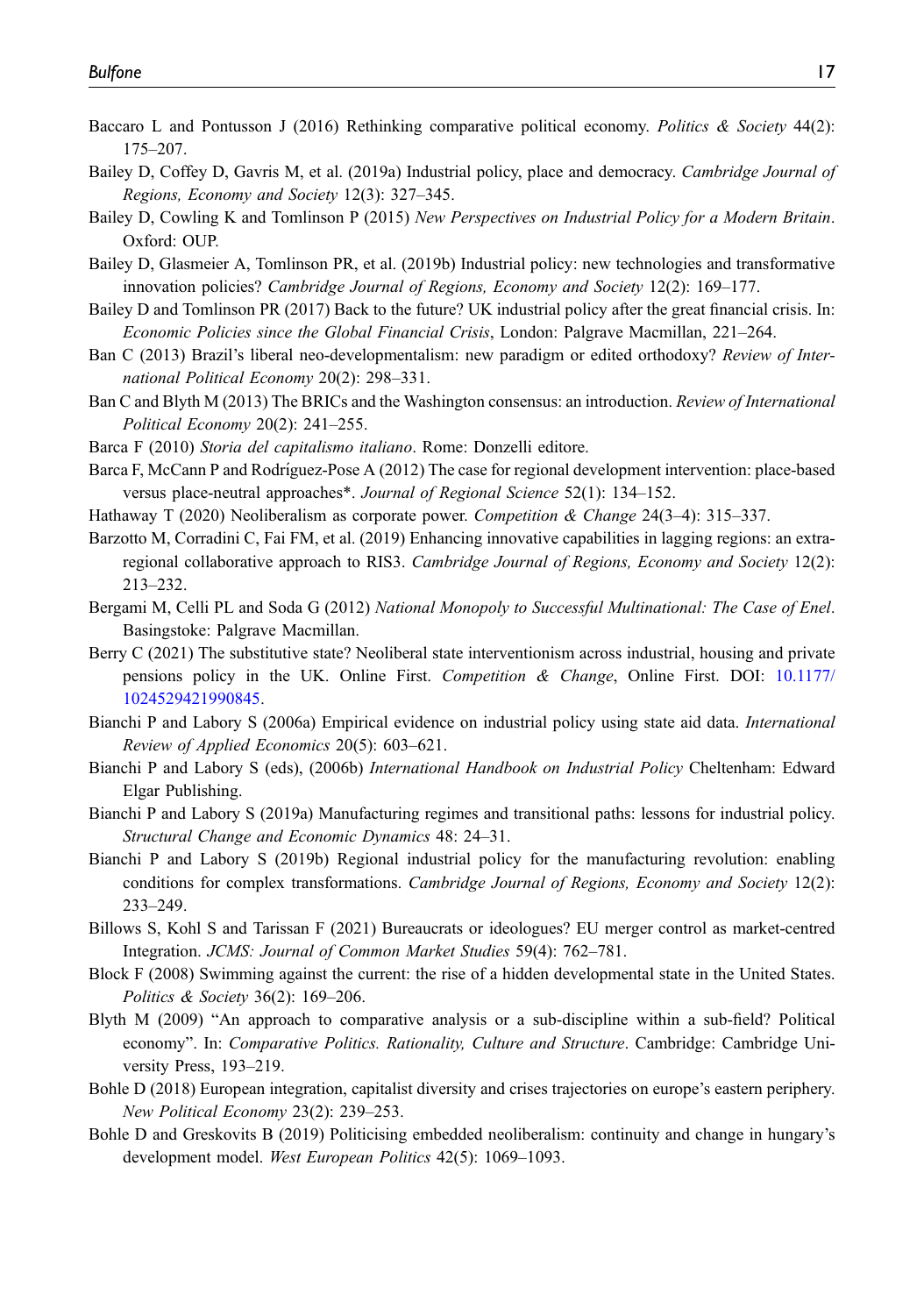- <span id="page-17-2"></span>Bohle D and Regan A (2021) The comparative political economy of growth models: explaining the continuity of FDi-led growth in Ireland and hungary. Politics & Society 49(1): 75–106.
- <span id="page-17-3"></span>Brazys S and Regan A (2017) The politics of capitalist diversity in europe: explaining ireland's divergent recovery from the euro crisis. Perspectives on Politics 15(2): 411–427.
- <span id="page-17-18"></span>Breznitz D and Ornston D (2013) The revolutionary power of peripheral agencies. Comparative Political Studies, 46(10): 1219–1245.
- <span id="page-17-19"></span>Bruszt L and Langbein J (2020) Manufacturing development: how transnational market integration shapes opportunities and capacities for development in Europe's three peripheries. Review of International Political Economy 27(5): 996–1019.
- <span id="page-17-17"></span>Bruszt L and Vukov V (2017) Making states for the single market: European integration and the reshaping of economic states in the Southern and Eastern peripheries of Europe. West European Politics 40(4): 663–687.
- <span id="page-17-8"></span>Buch-Hansen H and Wigger A (2010) Revisiting 50 years of market-making: the neoliberal transformation of European competition policy. Review of International Political Economy 17(1): 20–44.
- <span id="page-17-12"></span>Bulfone F (2019) The state strikes back: industrial policy, regulatory power and the divergent performance of telefonica and telecom Italia. Journal of European Public Policy 26(5): 752–771.
- <span id="page-17-13"></span>Bulfone F (2020) New forms of industrial policy in the age of regulation: a comparison of electricity and telecommunications in Italy and Spain. Governance 33(1): 93–108.
- <span id="page-17-16"></span>Bulfone F and Di Carlo D (2021) Privatization, crisis, and the transformation of cassa depositi e prestiti. In: The Reinvention of Development Banking in the European Union. Oxford: Oxford University Press, pp. 144–171.
- <span id="page-17-20"></span>Bulfone F and Tassinari A (2021) Under pressure. economic constraints, electoral politics and labour market reforms in Southern Europe in the decade of the great recession. European Journal of Political Research 60(3): 509–538.
- <span id="page-17-15"></span>Chari RS (2015) Life after Privatization. Oxford: Oxford University Press.
- <span id="page-17-0"></span>Cimoli M, Dosi G and Stiglitz JE (2009) Industrial Policy and Development: The Political Economy of Capabilities Accumulation. New York: Oxford University Press.
- <span id="page-17-10"></span>Clift B (2013) Economic patriotism, the clash of capitalisms, and state aid in the European Union. Journal of Industry, Competition and Trade 13(1): 101–117.
- <span id="page-17-1"></span>Clift B and Woll C (2012) Economic patriotism: reinventing control over open markets. Journal of European Public Policy 19(3): 307–323.
- <span id="page-17-14"></span>Clifton J, Comín F and Díaz-Fuentes D (2011) From national monopoly to multinational corporation: How regulation shaped the road towards telecommunications internationalisation. Business History 53(5): 761–781.
- <span id="page-17-4"></span>Clifton J, Díaz-Fuentes D and Revuelta J  $(2010)$  The political economy of telecoms and electricity internationalization in the single market. Journal of European Public Policy 17(7): 988–1006.
- <span id="page-17-11"></span>Coates D (2015) Industrial policy: international experiences. In: New Perspectives on Industrial Policy for a Modern Britain. Oxford: Oxford University Press, 41–59.
- <span id="page-17-5"></span>Colli A, Mariotti S and Piscitello L (2014) Governments as strategists in designing global players: the case of European utilities. Journal of European Public Policy 21(4): 487–508.
- <span id="page-17-7"></span>Cowling K and Tomlinson PR (2005) Globalisation and corporate power. Contributions to Political Economy 24(1): 33–54.
- <span id="page-17-6"></span>Cowling K and Tomlinson PR (2011) Post the 'washington consensus': economic governance and industrial strategies for the twenty-first century. Cambridge Journal of Economics 35(5): 831–852.
- <span id="page-17-9"></span>Deeg R (2005) Remaking Italian capitalism? The politics of corporate governance reform. West European Politics 28(3): 521–548.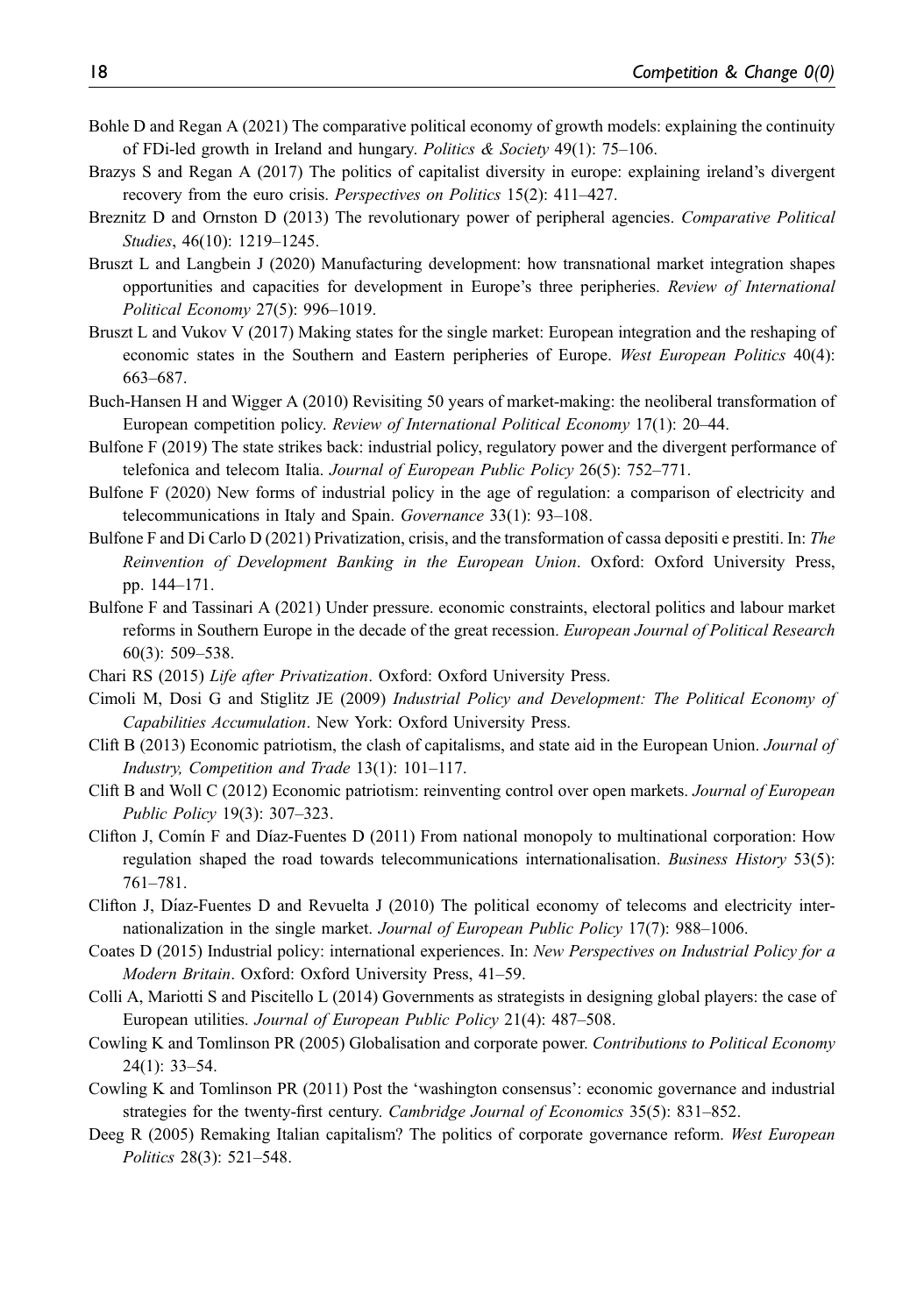- <span id="page-18-19"></span>Deeg R (2012) Liberal Economic Nationalism and Europeanization: The Rise of Spanish and Italian Banks. Unpublished manuscript. Available at: [https://papers.ssrn.com/sol3/papers.cfm?abstract\\_id=2106606](https://papers.ssrn.com/sol3/papers.cfm?abstract_id=2106606)
- <span id="page-18-23"></span>Deeg R, Hardie I and Maxfield S (2016) What is patient capital, and where does it exist? Socio-Economic Review 14(4): 615–625.
- <span id="page-18-22"></span>Deeg R and Jackson G (2007) Towards a more dynamic theory of capitalist variety. Socio-Economic Review 5(1): 149–179.
- <span id="page-18-18"></span>Deeg R and Perez S (2000) International capital mobility and domestic institutions:corporate finance and governance in four European cases. Governance 13(2): 119–153.
- <span id="page-18-13"></span>Dewey M and Di Carlo D (2021) Governing through Non-enforcement: Regulatory Forbearance as Industrial Policy in Advanced Economies Online First. Regulation & Governance. DOI: [10.1111/rego.12382.](https://doi.org/10.1111/rego.12382)
- <span id="page-18-9"></span>Di Giulio M (2018) Industrial policies at a time of liberalization: the internationalization of European transport enterprises. International Review of Administrative Sciences 84(2): 334–353.
- <span id="page-18-3"></span>Durazzi N (2021) Engineering the expansion of higher education: High skills, advanced manufacturing, and the knowledge economy Online First. Regulation & Governance. DOI: [10.1111/rego.12439](https://doi.org/10.1111/rego.12439).
- <span id="page-18-20"></span>Epstein RA (2017) Banking on Markets: The Transformation of Bank-State Ties in Europe and beyond. Oxford: Oxford University Press.
- <span id="page-18-15"></span>Etchemendy S (2004) Revamping the weak, protecting the strong, and managing privatization. Comparative Political Studies 37(6): 623–651.
- <span id="page-18-6"></span><span id="page-18-0"></span>Evans PB (2012) Embedded Autonomy. Princeton: Princeton University Press.
- Financial Times (2020a) Brussels Considers Further Relaxation of State Aid Rules, 6 April. Available at: <https://www.ft.com/content/17596577-b3ca-4c5c-bd2c-da5d0d3042cd> (accessed May 2020).
- <span id="page-18-1"></span>Financial Times (2020b) Vestager Urges Stakebuilding to Block Chinese Takeovers, 12 April. Available at: <https://www.ft.com/content/e14f24c7-e47a-4c22-8cf3-f629da62b0a7> (accessed May 2020).
- <span id="page-18-17"></span>Fioretos O (2011) Creative Reconstructions: Multilateralism and European Varieties of Capitalism after 1950. Ithaca, NY: Cornell University Press.
- <span id="page-18-16"></span>Goyer M and Valdivielso del Real R (2014) Protection of domestic bank ownership in France and Germany: the functional equivalency of institutional diversity in takeovers. Review of International Political Economy 21(4): 790–819.
- <span id="page-18-14"></span>Haffert L (2021) Tax policy as industrial policy in comparative capitalisms. Journal of Economic Policy Reform. 24(4): 488–504.
- <span id="page-18-4"></span>Hall P and Soskice D (2001) Varieties of Capitalism: The Institutional Foundations of Comparative Advantage, Oxford: Oxford University Press.
- <span id="page-18-2"></span>Hall PA (1986) Governing the Economy: The Politics of State Intervention in Britain and France. Oxford: Oxford University Press.
- <span id="page-18-21"></span><span id="page-18-5"></span>Hathaway T (2020) Neoliberalism as corporate power. Competition & Change 24(3–4): 315–337.
- <span id="page-18-12"></span>Hathaway T (2020) Neoliberalism as corporate power. Competition & Change 24(3–4): 315–337.
- Hayward JES (1995) Industrial Enterprise and European Integration: From National to International Champions in Western Europe. Oxford: Oxford University Press.
- <span id="page-18-11"></span>Höpner M and Krempel L (2004) The politics of the German company network. Competition & Change 8(4): 339–356.
- <span id="page-18-10"></span>Höpner M and Schäfer A (2010) A new phase of European integration: organised capitalisms in post-ricardian Europe. West European Politics 33(2): 344–368.
- <span id="page-18-7"></span>Iversen T and Soskice D (2019) Democracy and Prosperity: Reinventing Capitalism through a Turbulent Century. Princeton: Princeton University Press.
- <span id="page-18-8"></span>Jabko N (2006) Playing the Market: A Political Strategy for Uniting Europe, 1985–2005. Ithaca, NY: Cornell University Press.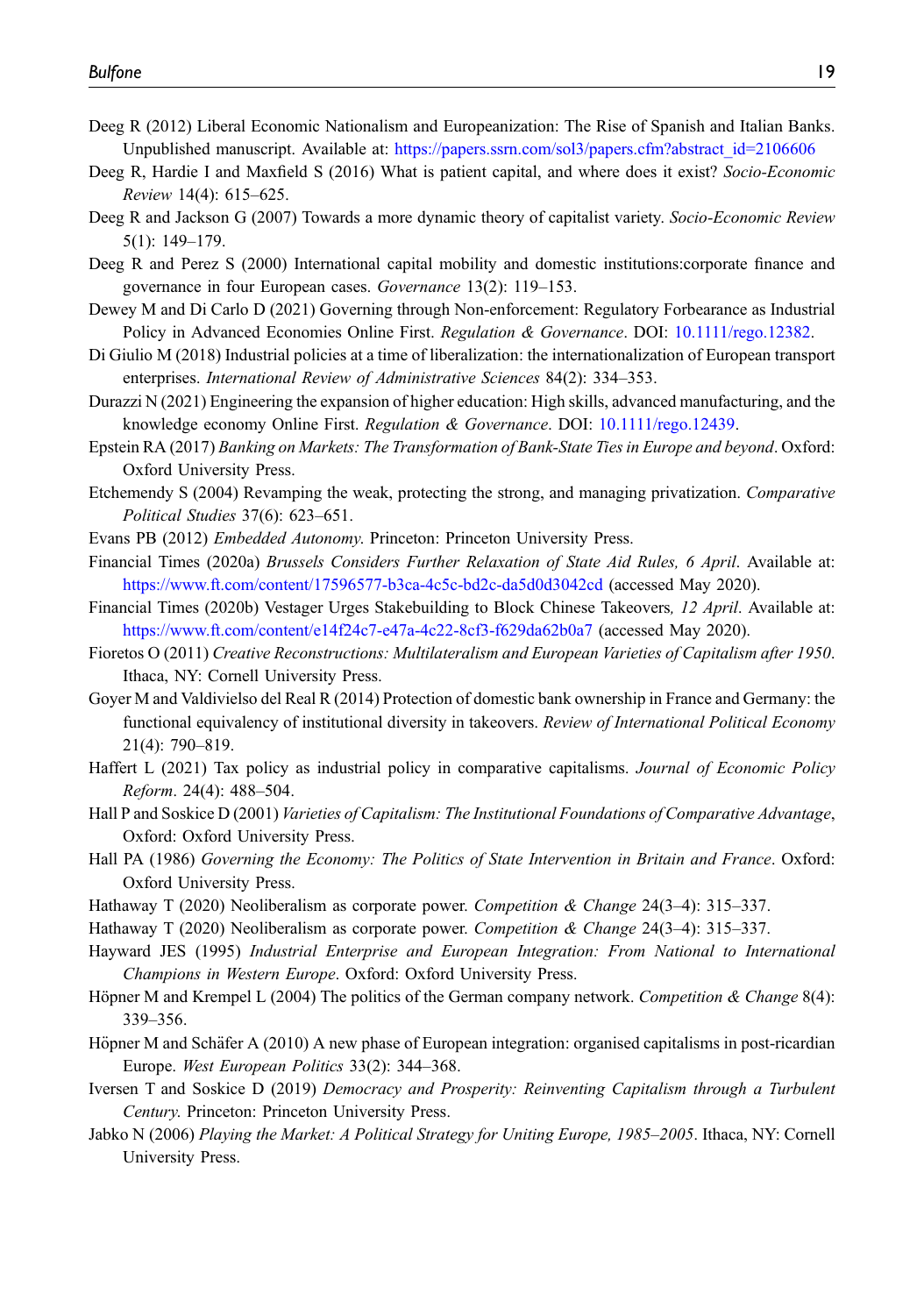- <span id="page-19-19"></span>Johnston A and Regan A (2018) Introduction: is the European union capable of integrating diverse models of capitalism? New Political Economy 23(2): 145–159.
- <span id="page-19-18"></span>Kalaitzake M (2021) Resilience in the City of London: The Fate of UK Financial Services after Brexit. New Political Economy Online First: <https://www.tandfonline.com/doi/full/10.1080/13563467.2021.1994540>
- <span id="page-19-0"></span>Katzenstein PJ (1978) Between Power and Plenty: Foreign Economic Policies of Advanced Industrial States. Madison: University of Wisconsin Press.
- <span id="page-19-1"></span>Katzenstein PJ (1985) Small States in World Markets: Industrial Policy in Europe. Ithaca and New York: Cornell University Press.
- <span id="page-19-11"></span>Lagna A (2016) Derivatives and the financialisation of the Italian state. New Political Economy 21(2): 167–186.
- <span id="page-19-5"></span>Landesmann MA and Stöllinger R (2020) The European union's industrial Policy. In: The Oxford Handbook of Industrial Policy. Oxford: Oxford University Press.
- <span id="page-19-2"></span>Leibfried S (2015) The Oxford Handbook of Transformations of the State. Oxford: Oxford University Press.
- <span id="page-19-3"></span>Levy JD (2006) The State after Statism: New State Activities in the Age of Liberalization. Cambridge, Massachusetts: Harvard University Press.
- <span id="page-19-7"></span>Linsi L (2020) The discourse of competitiveness and the dis-embedding of the national economy. Review of International Political Economy 27(4): 855–879.
- <span id="page-19-14"></span>Madariaga A (2017) Mechanisms of neoliberal resilience: comparing exchange rates and industrial policy in Chile and Estonia. Socio-Economic Review 15(3): 637–660.
- <span id="page-19-6"></span>Maggor E (2021) The Politics of Innovation Policy: Building Israel's "Neo-developmental" State. Politics & Society, 49(4): 451-487.
- <span id="page-19-9"></span>Majone G (1997) From the positive to the regulatory state: causes and consequences of changes in the mode of governance. Journal of Public Policy 17(2): 139–167.
- <span id="page-19-13"></span>Mariotti S and Marzano R (2019) Varieties of capitalism and the internationalization of state-owned enterprises. Journal of International Business Studies 50(5): 669–691.
- <span id="page-19-15"></span>Massoc E (2020) Banks, power, and political institutions: the divergent priorities of European states towards "too-big-to-fail" banks: the cases of competition in retail banking and the banking structural reform. Business and Politics 22(1): 135–160.
- <span id="page-19-21"></span>Mazzucato M (2015) The Entrepreneurial State: Debunking Public vs. Private Sector Myths. London: Anthem Press.
- <span id="page-19-20"></span>Mazzucato M (2018) Mission-oriented innovation policies: challenges and opportunities. *Industrial and* Corporate Change 27(5): 803–815.
- <span id="page-19-12"></span>Mertens D and Thiemann M (2019) Building a hidden investment state? The European investment bank, national development banks and European economic governance. Journal of European Public Policy 26(1): 23–43.
- <span id="page-19-4"></span>Mertens D, Thiemann M and Volberding P (2021) The Reinvention of Development Banking in the European UnionIndustrial Policy in the Single Market and the Emergence of a Field. Oxford: Oxford University Press.
- <span id="page-19-16"></span>Miklós S and Simons J (2021) How Orbán won? Neoliberal disenchantment and the grand strategy of financial nationalism to reconstruct capitalism and regain autonomy Online First. Socio-Economic Review. DOI: [10.1093/ser/mwab052.](https://doi.org/10.1093/ser/mwab052)
- <span id="page-19-8"></span>Monnet E (2018) Controlling Credit: Central Banking and the Planned Economy in Postwar France, 1948 1973. Cambridge: Cambridge University Press.
- <span id="page-19-10"></span>Moraitis AB (2020) Transnational depoliticisation and industrial policy: the European commission and French steel (1980-1984). New Political Economy 25(4): 552–571.
- <span id="page-19-17"></span>Naczyk M (2014) Budapest in warsaw: central european business elites and the rise of economic patriotism since the crisis. Unpublished Paper. DOI: [10.2139/ssrn.2550496.](https://doi.org/10.2139/ssrn.2550496)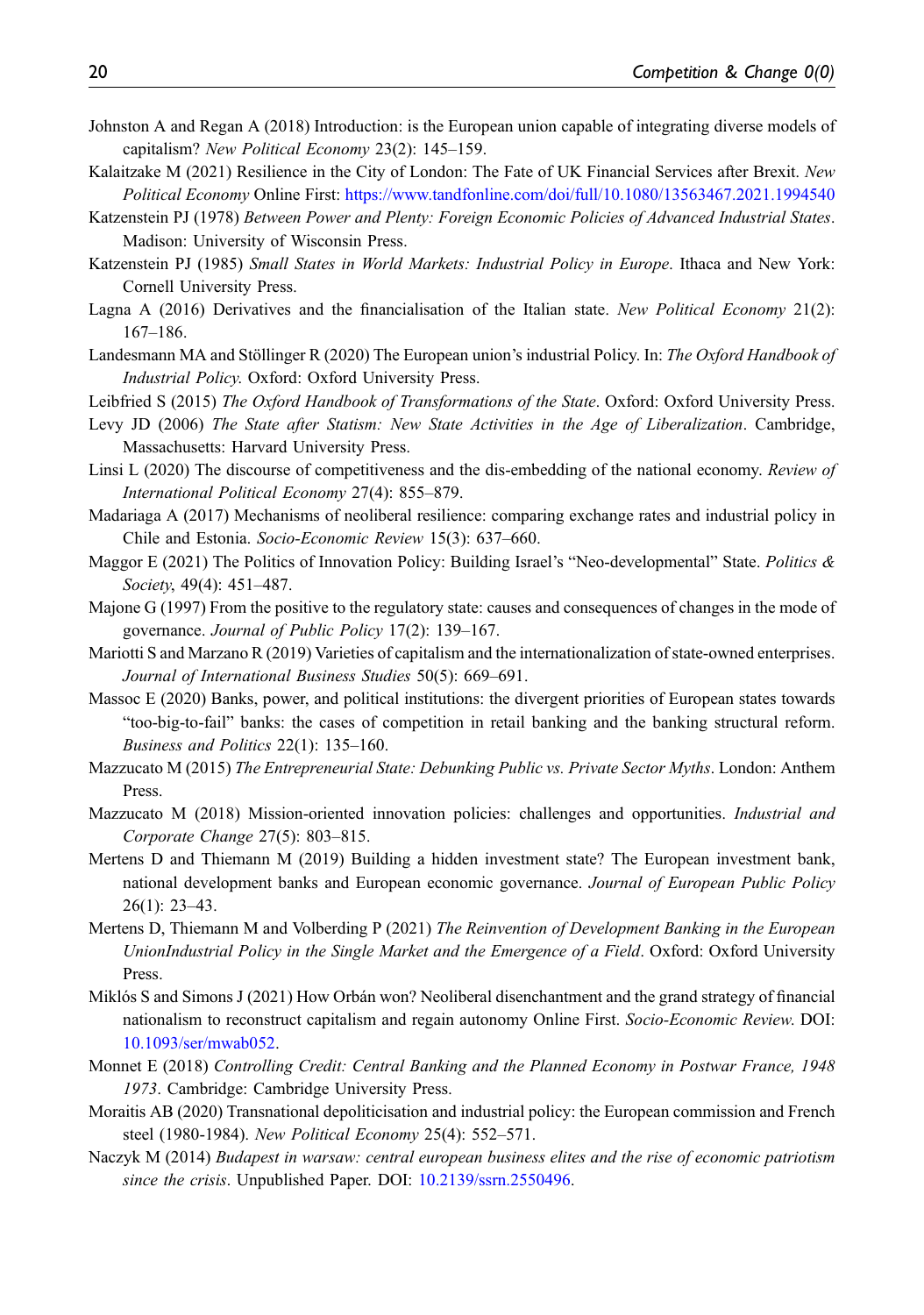- <span id="page-20-20"></span>Naczyk M (2021) Taking back control: comprador bankers and managerial developmentalism in Poland. Review of International Political Economy Online First: 1–25.
- <span id="page-20-6"></span>Naqvi N, Henow A and Chang H-J (2018) Kicking away the financial ladder? German development banking under economic globalisation. Review of International Political Economy 25(5): 672–698.
- <span id="page-20-15"></span><span id="page-20-2"></span>Nölke A (2014) Multinational Corporations from Emerging Markets: State Capitalism 3.0. Berlin: Springer.
- Nölke A (2016) Economic causes of the Eurozone crisis: the analytical contribution of comparative capitalism. Socio-Economic Review 14(1): 141–161.
- <span id="page-20-4"></span>Nölke A, Ten Brink T, Claar S, et al. (2015) Domestic structures, foreign economic policies and global economic order: Implications from the rise of large emerging economies. *European Journal of Inter*national Relations 21(3): 538–567.
- <span id="page-20-19"></span>Nölke A and Vliegenthart A (2009) Enlarging the varieties of capitalism: the emergence of dependent market economies in east central Europe. World Politics 61(04): 670–702.
- <span id="page-20-1"></span>Oqubay A (2020) The theory and practice of industrial policy. In: The Oxford Hanbook of Industrial Policy, Oxford: Oxford University Press, 18–63.
- <span id="page-20-23"></span>Oqubay A, Cramer C, Chang HJ, et al. (2020) The Oxford Handbook of Industrial Policy, Oxford: Oxford University Press.
- <span id="page-20-22"></span>Ornston D (2014) When the high road becomes the low road: the limits of high-technology competition in Finland. Review of Policy Research 31(5): 454–477.
- <span id="page-20-7"></span>Ornston D and Vail MI (2016) The developmental state in developed societies: power, partnership, and divergent patterns of intervention in France and Finland. Comparative Politics 49(1): 1–21.
- <span id="page-20-11"></span>Pelkmans J (2006) European Industrial Policy. In: *International Handbook on Industrial Policy*, Cheltenham: Edward Elgar, 45–78.
- <span id="page-20-13"></span>Pérez S (1997) Banking on Privilege: The Politics of Spanish Financial Reform. Ithaca, NY: Cornell University Press.
- <span id="page-20-10"></span>Pianta M (2014) An industrial policy for Europe. Seoul Journal of Economics 27(3): 277–305.
- <span id="page-20-18"></span>Prontera A (2018) The new politics of energy security and the rise of the catalytic state in southern Europe. Journal of Public Policy 38(4): 511–551.
- <span id="page-20-14"></span>Reurink A and Garcia-Bernardo J (2021) Competing for capitals: the great fragmentation of the firm and varieties of FDI attraction profiles in the European Union. Review of International Political Economy 28(5): 1274–1307.
- <span id="page-20-21"></span>Sćepanović V (2020) Transnational integration in Europe and the reinvention of industrial policy in Spain. Review of International Political Economy 27(5): 1083–1103.
- <span id="page-20-12"></span><span id="page-20-9"></span>Scharpf FW (2002) The European social model. JCMS: Journal of Common Market Studies 40(4): 645–670.
- Scharpf FW and Schmidt VA (2000) Welfare and Work in the Open Economy: Volume I: From Vulnerability to Competitivesness in Comparative Perspective. Oxford: OUP.
- <span id="page-20-16"></span>Schmidt SK (1998) Commission activism: subsuming telecommunications and electricity under European competition law. Journal of European Public Policy 5(1): 169–184.
- <span id="page-20-8"></span>Schmidt VA (2009) Putting the political back into political economy by bringing the state back in yet again. World Politics 61(3): 516–546.
- <span id="page-20-17"></span>Schmitt C (2013) The janus face of europeanisation: explaining cross-sectoral differences in public utilities. West European Politics 36(3): 547–563.
- <span id="page-20-5"></span>Schrank A and Kurtz MJ (2005) Credit where credit is due: open economy industrial policy and export diversification in Latin America and the Caribbean. Politics & Society 33(4): 671–702.
- <span id="page-20-0"></span>Shonfield A (1965) Modern Capitalism. London: Oxford University Press.
- Streeck W (2010) 'E Pluribus Unum? Varieties and Commonalities of Capitalism'. MPIfG Discussion Paper, 10. Cologne: Max-Planck-Institut für Gesellschaftsforschung.
- <span id="page-20-3"></span>Streeck W (2010) E Pluribus Unum? Varieties and Commonalities of Capitalism.